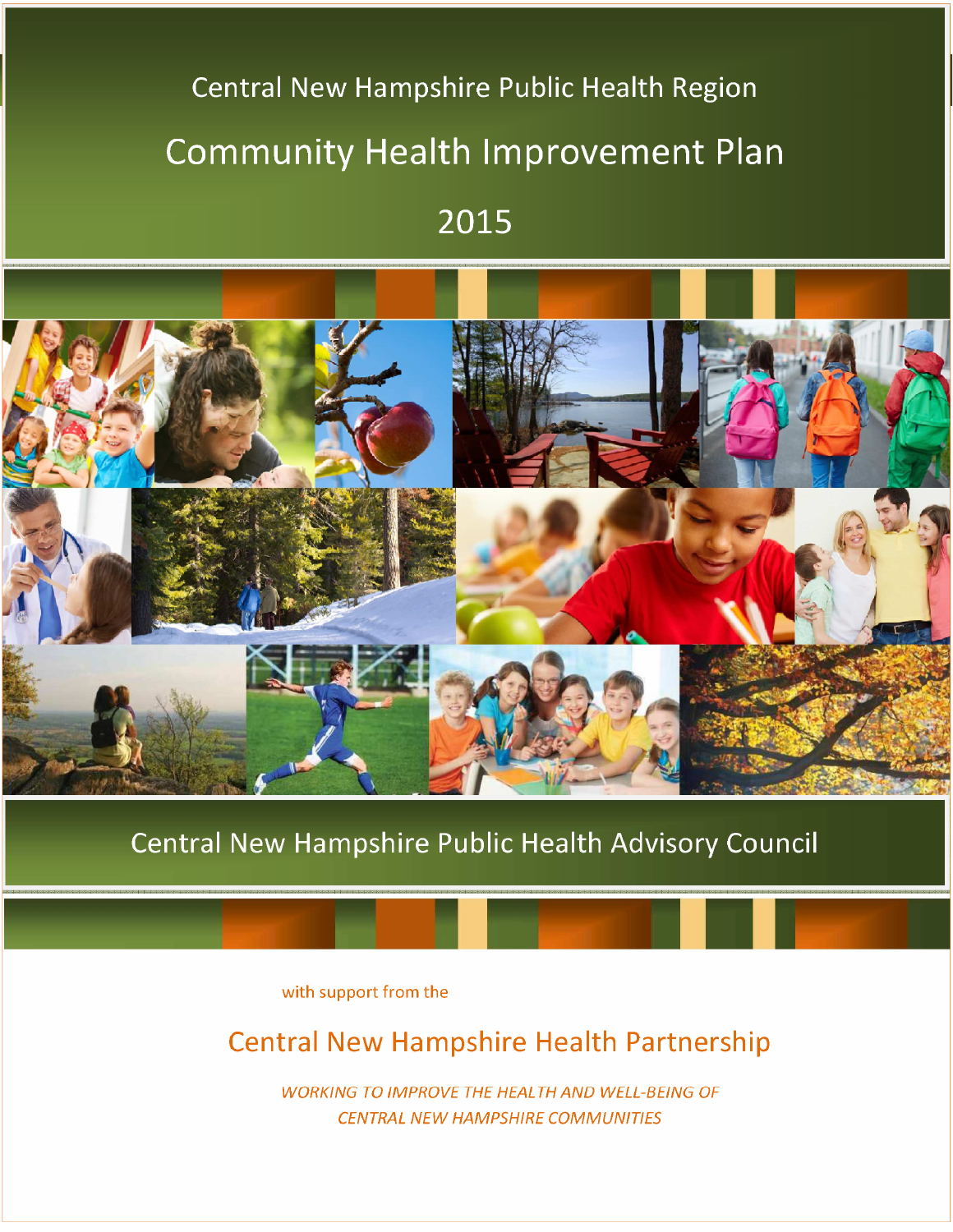F

**Contract** in

**II**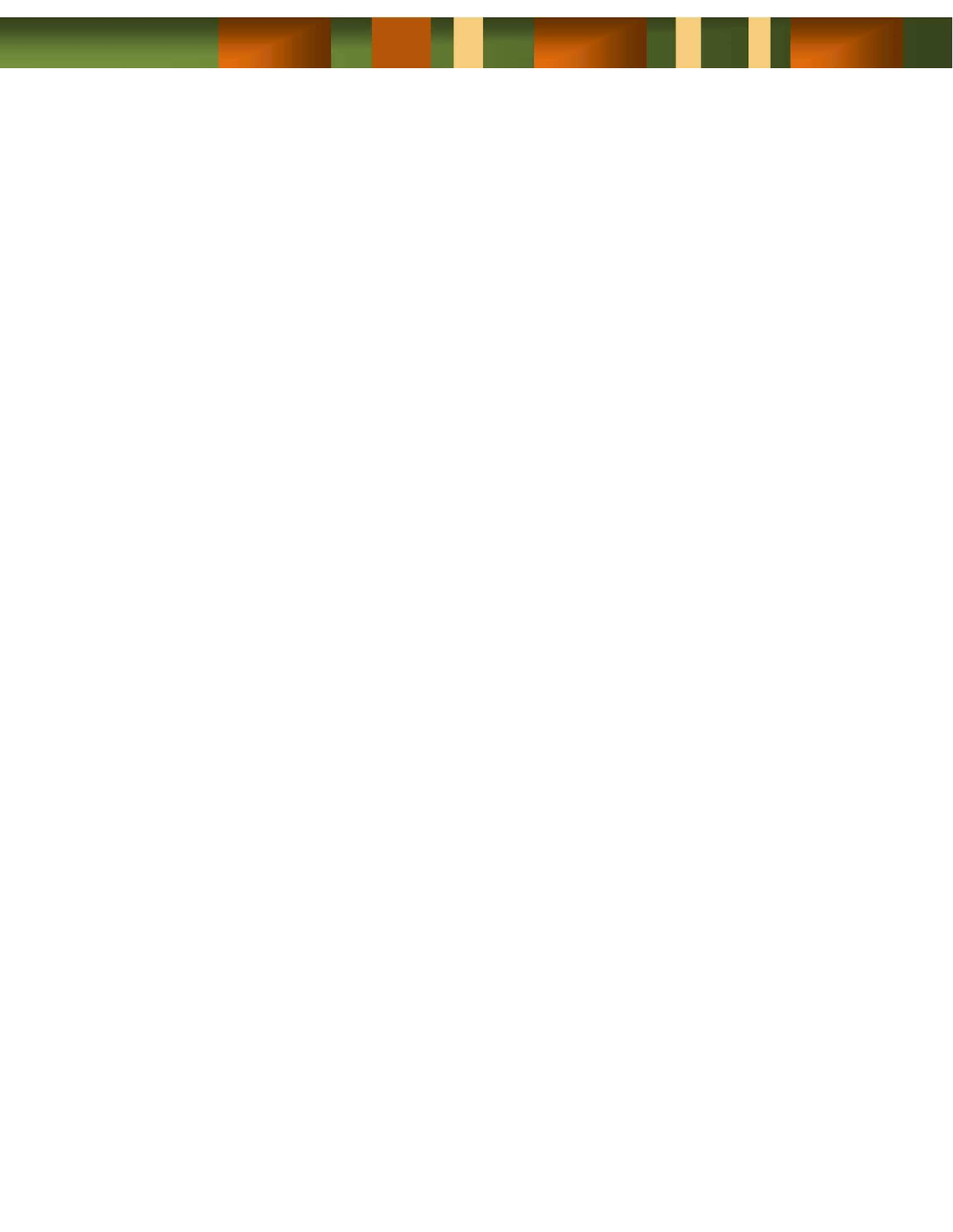# EXECUTIVE SUMMARY

The Central New Hampshire Public Health Advisory Council is pleased to present the first Community Health Improvement Plan for the Central New Hampshire Public Health Region. This plan builds upon the work of individuals working collectively with support provided by the Central New Hampshire Health Partnership. Our collective vision is to transform public health in our community to an integrated system capable of seamless collaborations among all healthcare providers and public safety personnel with constructive engagement of patients, families, and communities. Through this integrated system, all people will have equitable access to timely, comprehensive, cost-effective, high-quality, and compassionate care.

Public health is the practice of preventing disease and promoting good health within groups of people-- from small communities to entire countries. Public Health is YOUR health. It embodies everything from clean air to safe food and water, access to healthcare and safer communities.

Through public health planning and prevention initiatives, the public gets sick less frequently, children grow to become healthy adults through adequate resources including health care, and our community reduces the impact of disasters by preparing people for the effects of catastrophes such as hurricanes, floods and terrorism.

In preparing this Plan, the Council and its workgroups have reviewed needs assessments, utilizing data from many different sources such as community focus groups, key stakeholder interviews, and surveys. Building on this information, needs have been prioritized and work plans have been developed. This Community Health Improvement Plan identifies needs, goals, measurable objectives, and strategies to help us as we work together on solutions to important issues facing our community.

We are all responsible for the health of our citizens. The importance of healthy living and safety in our homes and communities are values that we all share. We look forward to working with the entire community to better understand the health problems confronting our citizens and to implement strategies to respond to the public health needs of our community.

We invite you to read through the report, study the objectives and strategies, and consider how you can become involved. The Central New Hampshire Public Health Advisory Council thanks the individuals, agencies, state and local governments who have made this plan possible through their important contributions of time and effort.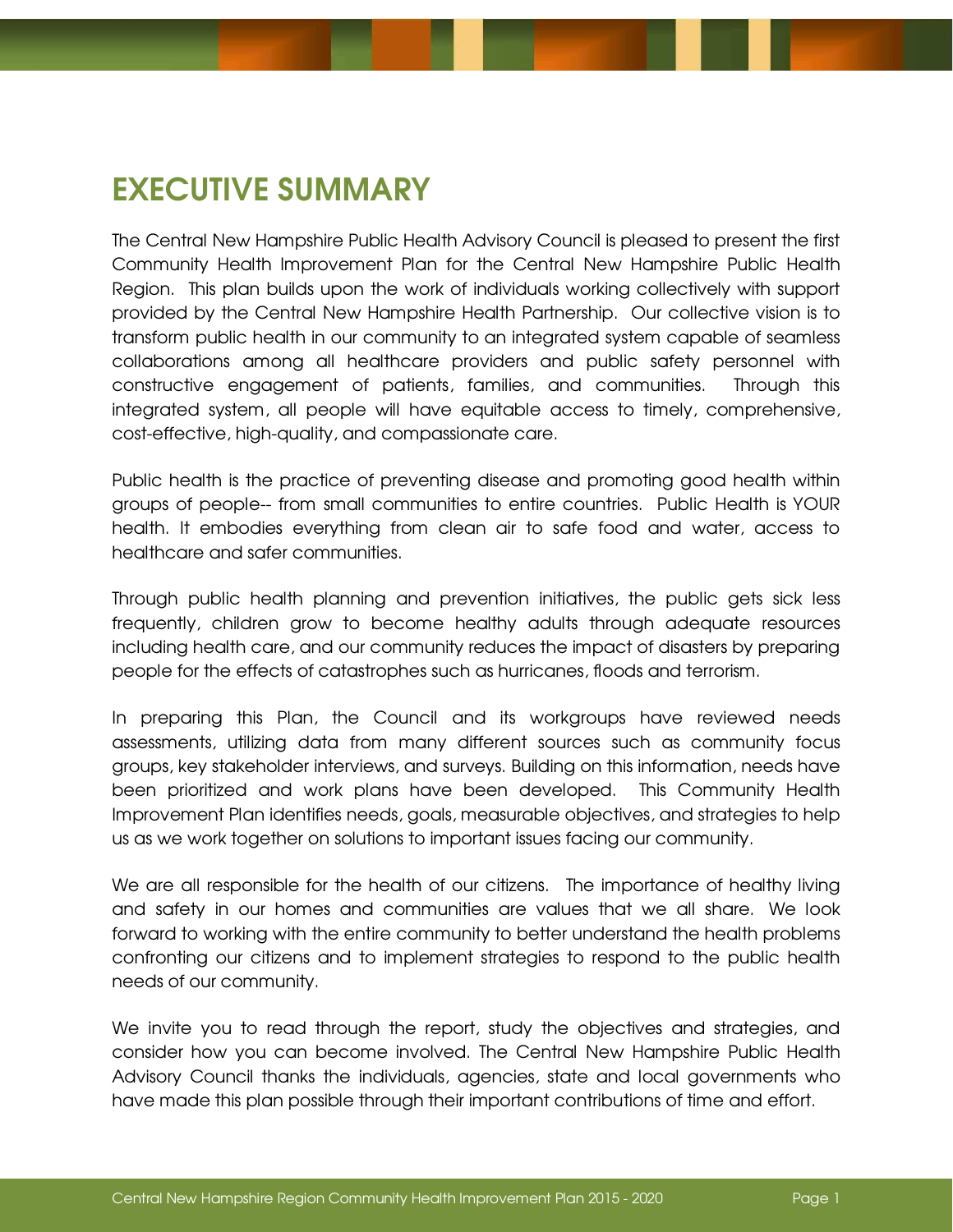#### Central New Hampshire Health Partnership

| Angel Ekstrom      | Mid-State Health Center                             |
|--------------------|-----------------------------------------------------|
| Celia Gibbs        | Genesis Behavioral Health                           |
| Chandra Engelbert  | Pemi-Baker Community Health                         |
| Deb Naro           | CADY Inc.                                           |
| Michelle McEwen    | <b>Speare Memorial Hospital</b>                     |
| Patricia Wentworth | Newfound Area Nursing Association                   |
| Peggy Rosen        | Mid-State Health Center                             |
| Sharon Beaty       | Mid-State Health Center                             |
| Sue Wnuk           | Community Action Program Belknap-Merrimack Counties |

#### Central New Hampshire Public Health Advisory Council

The Central NH Public Health Advisory Council (PHAC) is comprised of several board members of the partnership organizations and various community stakeholders including representatives from local businesses, law enforcement, education, community and family support services.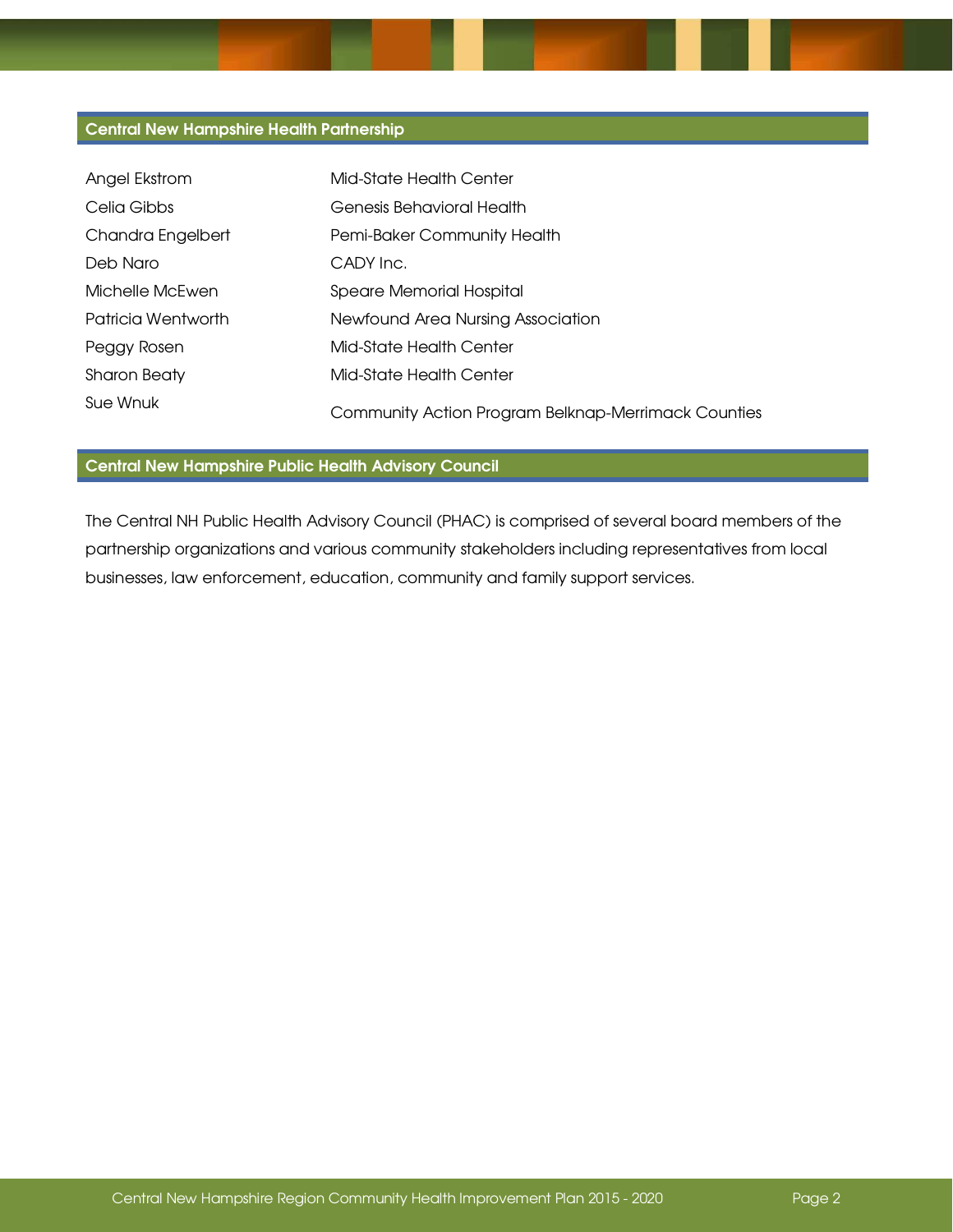# TABLE OF CONTENTS

| Central New Hampshire Health Partnership and Public Health Network 4               |
|------------------------------------------------------------------------------------|
|                                                                                    |
|                                                                                    |
|                                                                                    |
|                                                                                    |
| PRIORITY AREA 1: Prevent Obesity through Healthy Eating and Active Living 10       |
| PRIORITY AREA 2: Improve Access to Mental and Behavioral Health Care Services13    |
| PRIORITY AREA 3: Reduce Substance Misuse and Addiction through Prevention,         |
|                                                                                    |
| PRIORITY AREA 5: Improve Health through Support of Fragile Families & Reduction of |
|                                                                                    |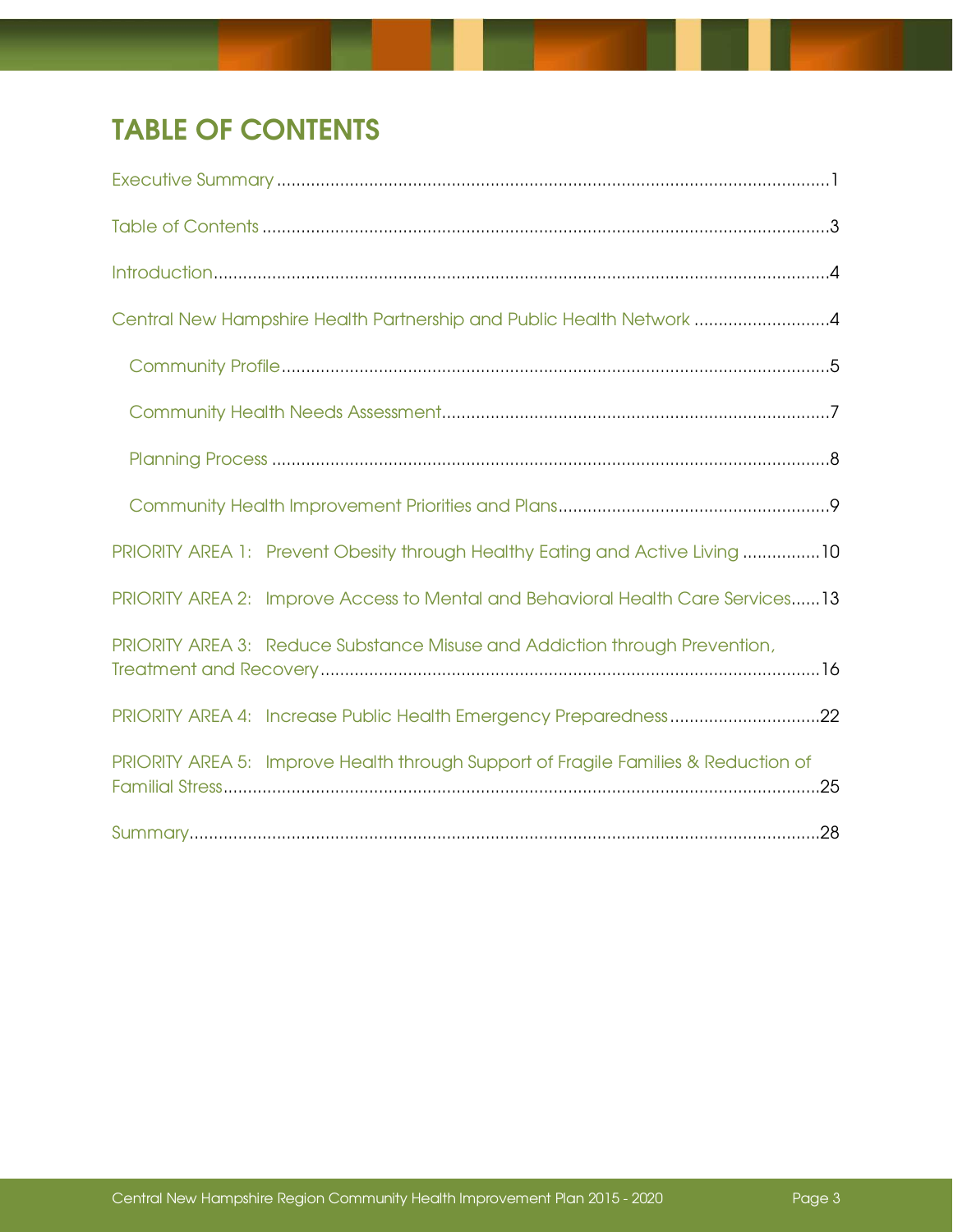# INTRODUCTION

The Community Health Improvement Plan for the Central New Hampshire Public Health Region reflects the understanding that the quality of the communities where we live, work, and play is as important to achieving good health as receiving regular health care services, proper nutrition, and adequate physical activity. There are many factors that influence health. The physical environment, economic and social factors, and clinical care all contribute to individual and community health outcomes and are incorporated into this plan.

This Community Health Improvement Plan (CHIP) is intended as a guide for systematic and collective efforts to address high priority health issues in our communities. The Plan recommends goals, objectives and strategies for action and is intended for collaborative use by entities across multiple community sectors including health care and public health, local government, education, social services, business, faith, and voluntary agencies and organizations. The CHIP can help to guide policy, program and resource allocation decisions that optimize health and well-being. This is truly our community's plan for health, designed to be implemented through collective action by community agencies, partners, and residents across our region. Working together we can reach our shared vision for a vibrant and healthy community characterized by accessible, integrated systems of service delivery with focused attention on meeting the needs of underserved populations.

# Central New Hampshire Health Partnership and Public Health Network

The Central New Hampshire Health Partnership (CNHHP) is a collaborative of organizations working to enhance and improve community health and public healthrelated services throughout the region. The mission of CNHHP is to improve the health and well-being of Central New Hampshire communities by collaborating to optimize prevention, access, and coordination.

The CNHHP hosts the Central New Hampshire Public Health Network, one of 13 regional public health networks in New Hampshire. Each public health network includes a host agency that convenes, coordinates, and facilitates a broad partnership of organizations and individuals who contribute to or have a stake in the health of their region. Each host agency provides leadership through a regional Public Health Advisory Council and provides a variety of services including Public Health Emergency Preparedness and Substance Misuse Prevention.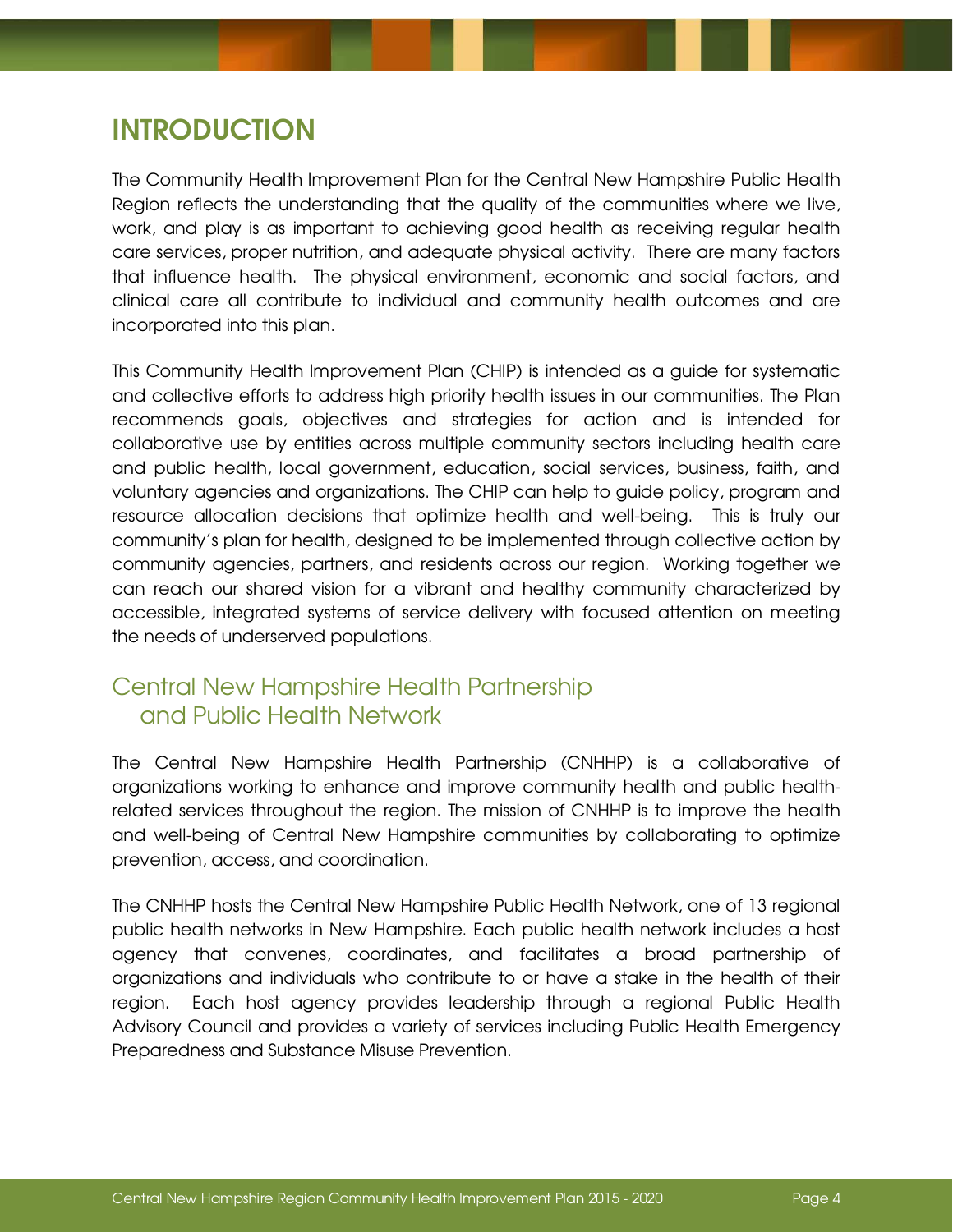The Central New Hampshire Public Health Advisory Council has assisted CNHHP in the development of this Community Health Improvement. The Council is comprised of community leaders and representatives from a diverse group of community sectors, health care, public health, business, faith, government, education, social services, mental health, and citizen representatives. The primary work of the Council is to set regional health priorities, provide guidance to regional public health activities, and ensure coordination of health improvement efforts. More information about each of New Hampshire's Public Health Councils and Networks can be found at nhphn.org/who-we-are/public-health-networks/.

#### Community Profile

The Central New Hampshire Public Health Region includes the towns of Alexandria, Ashland, Bridgewater, Bristol, Campton, Ellsworth, Groton, Hebron, Holderness, Lincoln, Livermore, Plymouth, Rumney, Thornton, Warren, Waterville Valley, Wentworth and Woodstock. CNHHP serves approximately 30,000 people living in these 18 communities.

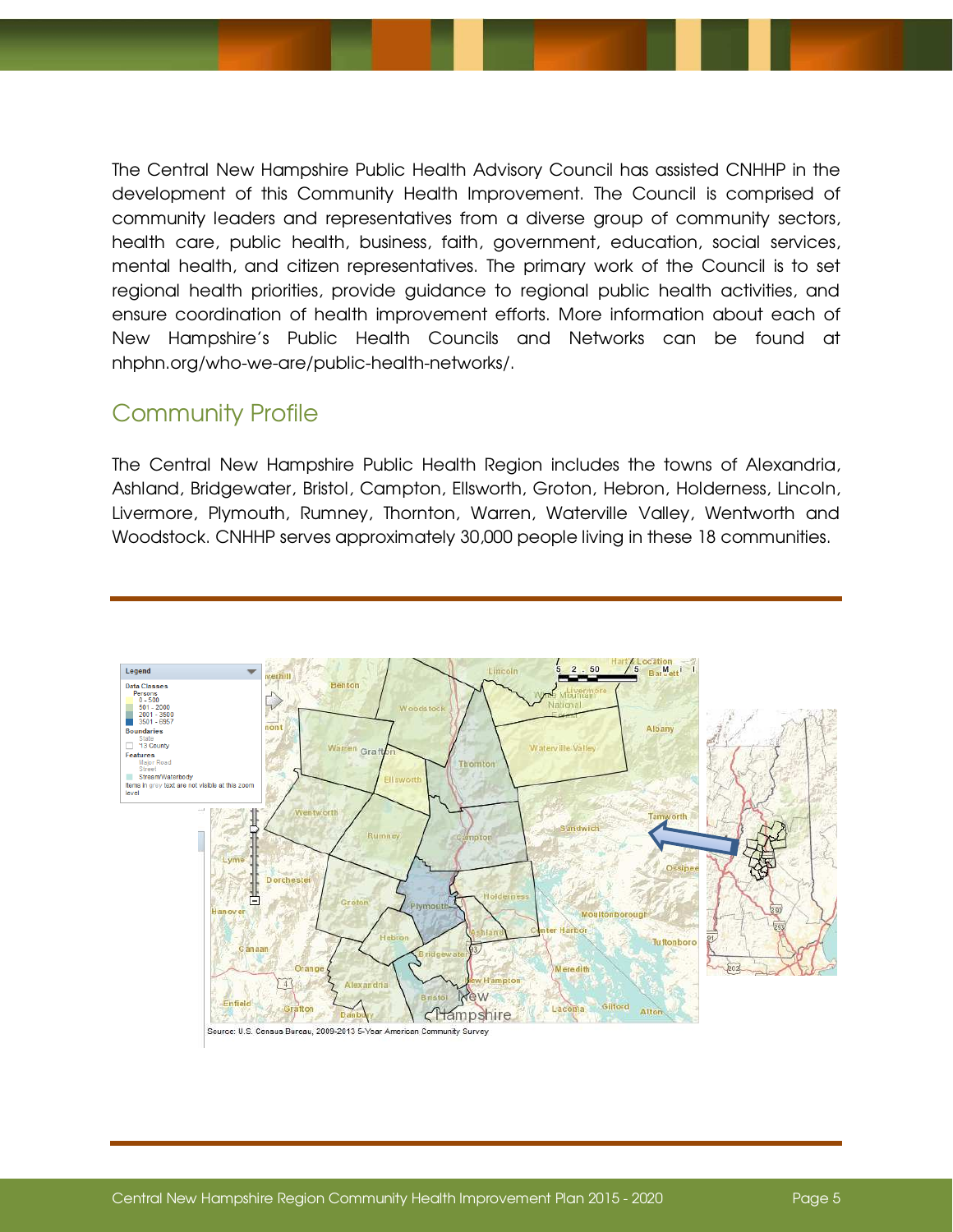Growing Population: The population of the Central NH Public Health Region has been growing (15.0% increase between the 2000 and 2010 US Census) at a rate faster than the population growth in New Hampshire overall (6.5% increase).<sup>1</sup> Most of this population increase has occurred among residents who are50 years of age or older, while the total number of residents under 50 has declined slightly.

**Older Population:** Residents of the Central NH Public Health Region are slightly older on average with 15.2% of the population age 65 years or older compared to the State of New Hampshire with 14.2% of the population 65 or older.<sup>2</sup>

People Living in Poverty: The percentage of individuals in the Central NH Public Health Region living with incomes at or below 200% of the federal poverty level (32.7%) is notably higher than the rate for New Hampshire overall (22.0%). 2 It is also important to note that the percentage of children (ages 0-17) living in poverty across the Central NH Public Health Region (13.8%) is also notably higher than in New Hampshire overall (10.9%).<sup>2</sup>

Disability Status: Disability is defined as the product of interactions among individuals' bodies; their physical, emotional, and mental health; and the physical and social environment in which they live, work, or play. Disability exists where this interaction results in limitations of activities and restrictions to full participation at school, at work, at home, or in the community. In an attempt to capture a variety of characteristics that encompass the definition of disability, the US Census Bureau identifies people reporting serious difficulty with four basic areas of functioning – hearing, vision, cognition, and ambulation. As shown by the table below, a higher proportion of the population in the Central NH Public Health Region report living with a disability compared to the state overall.

| <b>Percent of Population with</b><br>a Disability | <b>New Hampshire</b> | <b>CNHHP Region</b> |
|---------------------------------------------------|----------------------|---------------------|
| <b>Percent of Total Population</b>                | 11.8%                | 13.9%               |
| Under 18 years                                    | 5.4%                 | 7.1%                |
| 18 to 64 years:                                   | 9.5%                 | 10.1%               |
| 65 years and over:                                | 31.4%                | 37.9%               |

Data Source: U.S. Census Bureau, 2008-2012 American Community Survey 3-Year Estimates.

-

Central New Hampshire Region Community Health Improvement Plan 2015 - 2020 Page 6

<sup>1</sup> Data Source: US Census Bureau, Decennial Census. 2000 - 2010

<sup>2</sup> Data Source: US Census Bureau, American Community Survey. 2009-13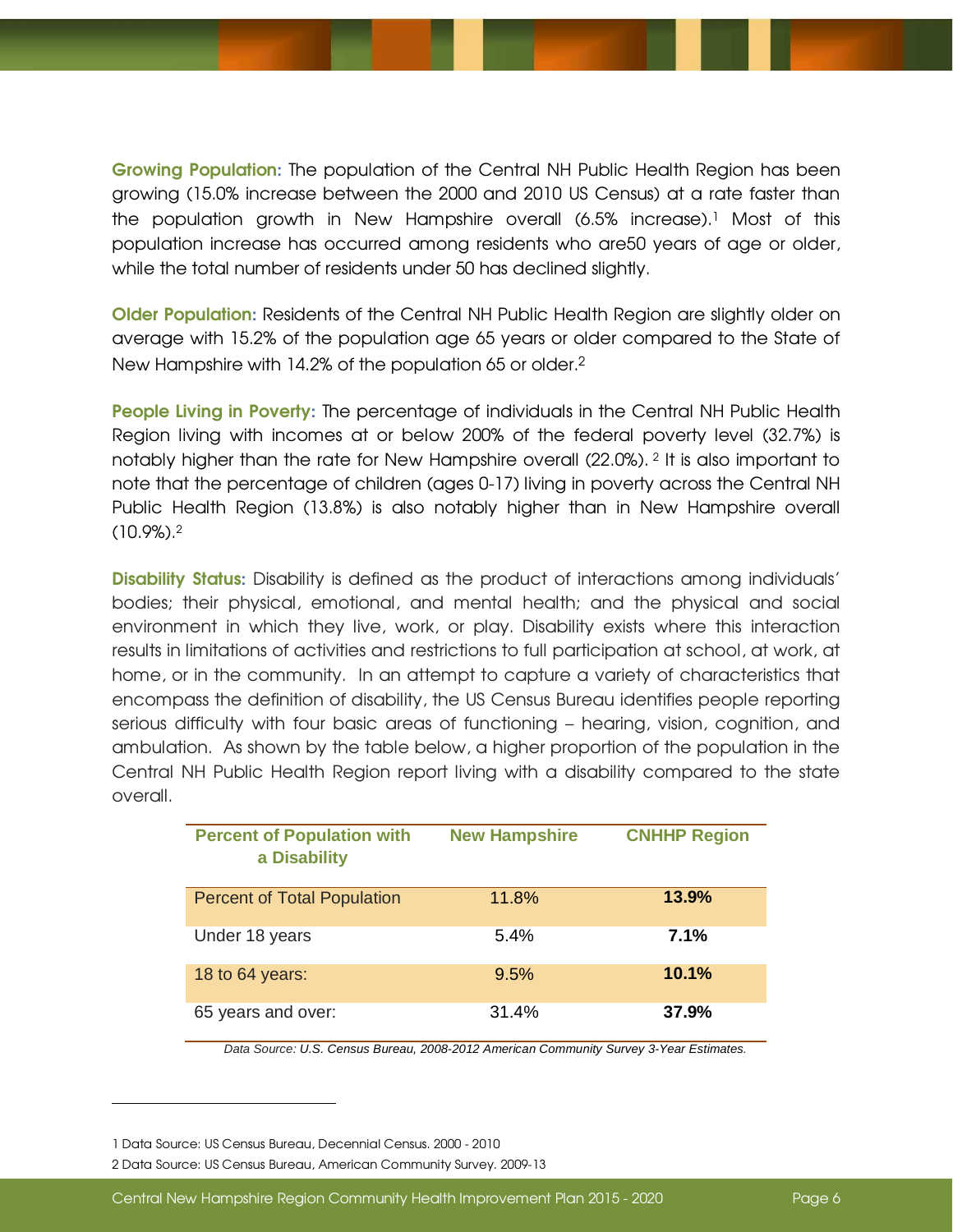# Community Health Improvement Plan Development

During 2015, the Central New Hampshire Public Health Advisory Council engaged in a community health improvement planning process. The purpose of this process was to engage community partners to:

- Identify and evaluate health issues
- Provide information to community members
- Help plan effective interventions
- Provide a baseline to monitor changes and trends
- Build partnerships and coalitions
- Identify emerging issues
- Identify current regional public health priorities
- Develop a Community Health Improvement Plan

The community health improvement planning process began with review of several related community health assessments of the region and consideration of priority areas for action that were highlighted by the findings of these assessments.

#### Community Health Needs Assessment

Assessment of community needs has been an integral part of the work done by the CNHHP for addressing health issues in our region. In 2011, the Partnership collaborated for the first time to conduct a comprehensive community needs assessment. With assistance from the New Hampshire Community Health Institute, the CNHHP conducted a multi-faceted survey and data collection process to understand community needs and to inform decision-making regarding priorities and activities needed to improve public health in the region and to assist in realization of the Mission and Vision of the CNHHP. The Community Health Needs Assessment was updated in 2014 through a series of community discussion groups convened and moderated by members of the CNHHP and a review of available population demographics and health status indicators.

Focus groups included community leaders and community residents representing a variety of community stakeholder sectors. Community needs identified in the 2011 Assessment were re-evaluated and updated, new issues were identified and incorporated into future planning, as well as used to inform the newly-formed Public Health Advisory Council about community perceptions, concerns, and issues related to public health. Additional data resources are also regularly used to identify community public health needs such as the TAP Survey of high-school youth in the region, CNHHP agency-specific survey and demographic data, state- and county-wide data available publicly, and results from CNHHP agency-specific projects and collaborations.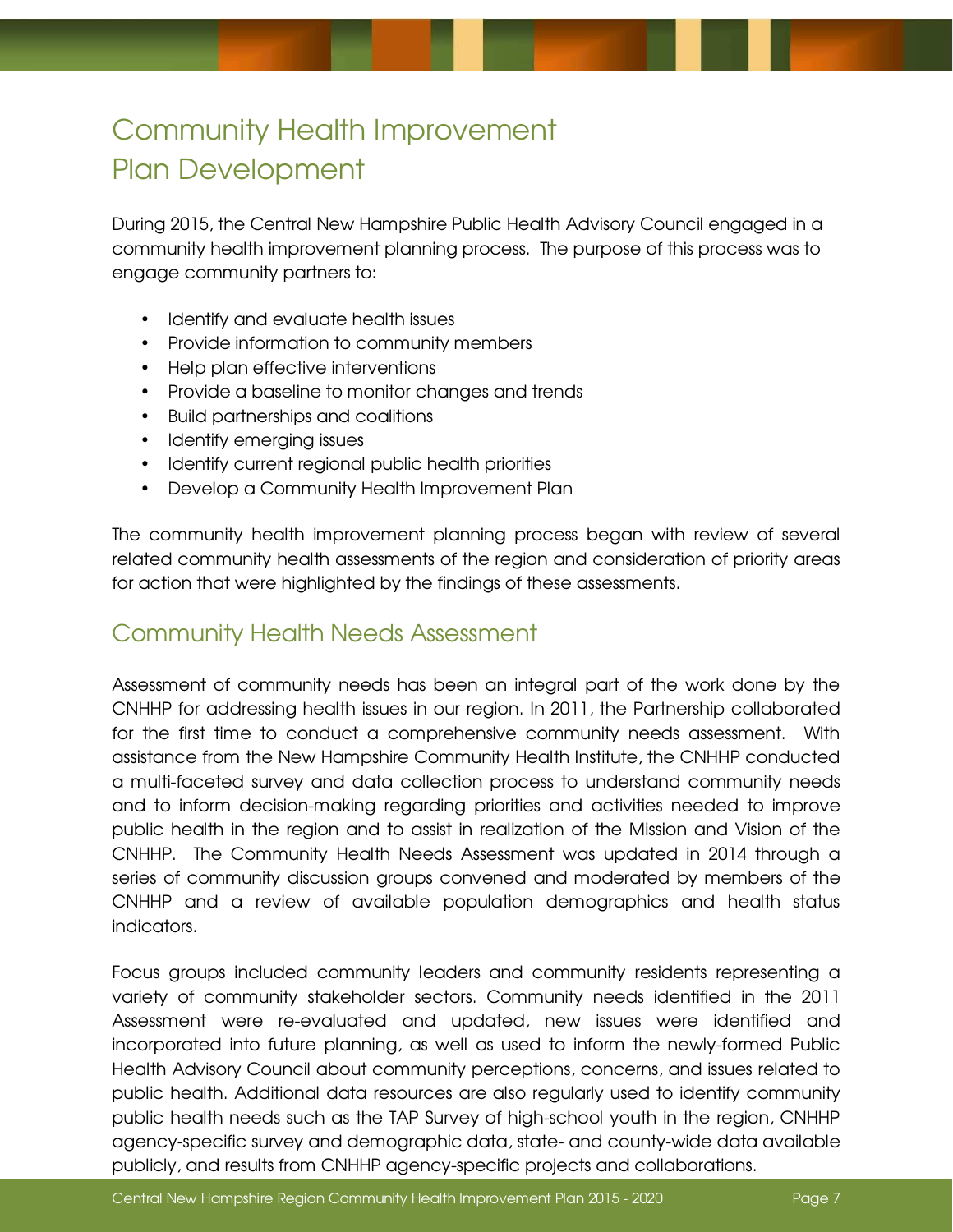The purpose of each of these assessments was to identify community health concerns, priorities and opportunities for community health and health care delivery systems improvement. Priorities and opportunities for community health improvement were identified by considering such factors as:

- Does the health factor or outcome have the potential to result in severe disability or death?
- Does the health factor or outcome impact a large number of people?
- Does the health factor or outcome disproportionately impact a subgroup of the population?
- Will the health factor or outcome, if not addressed, result in significant health care or social costs?
- Is the health factor or outcome feasible for the region to address in terms of cost, resources, and community will?
- Will addressing the health factor or outcome build on existing efforts and partnerships?
- Is the health factor or outcome not being adequately addressed by current efforts in the region?

# Planning Process

The Public Health Advisory Council used the results of the 2014 Community Health Needs Assessment and the NH State Health Improvement Plan as the basis for identifying community priorities. A part of the 2014 Community Needs Assessment process was to include community feedback from the focus groups on the ranking of priorities. In this way, the Community Health Needs Assessment results held significant weight when determining priority areas for this Community Health Improvement Plan. Proposed priorities developed by PHAC members in attendance at several PHAC meetings were sent to all PHAC members via email for examination and comment before being adopted, to ensure that perspectives, knowledge and expertise from a wide cross-section of stakeholders was included. Feedback was taken into account when finalizing the Community Health Improvement Plan priorities. As the PHAC is an advisory group to the CNHHP, the priorities outlined by the PHAC were forwarded to the CNHHP. It was the CNHHP's responsibility to provide leadership for the finalization of the Community Health Improvement Plan, and to further assess priorities and assign them based on capabilities, feasibilities, and available resources.

The Public Health Advisory Council continues to meet regularly to gain information about current public health issues from regional partners, to understand community public health trends and associated community response, and to inform and advise the CNHHP on priorities and plans. Because the individuals who serve on the PHAC include representatives from a broad cross-section of towns, community sectors and stakeholders, their feedback is vital to planning for community health. As a result, the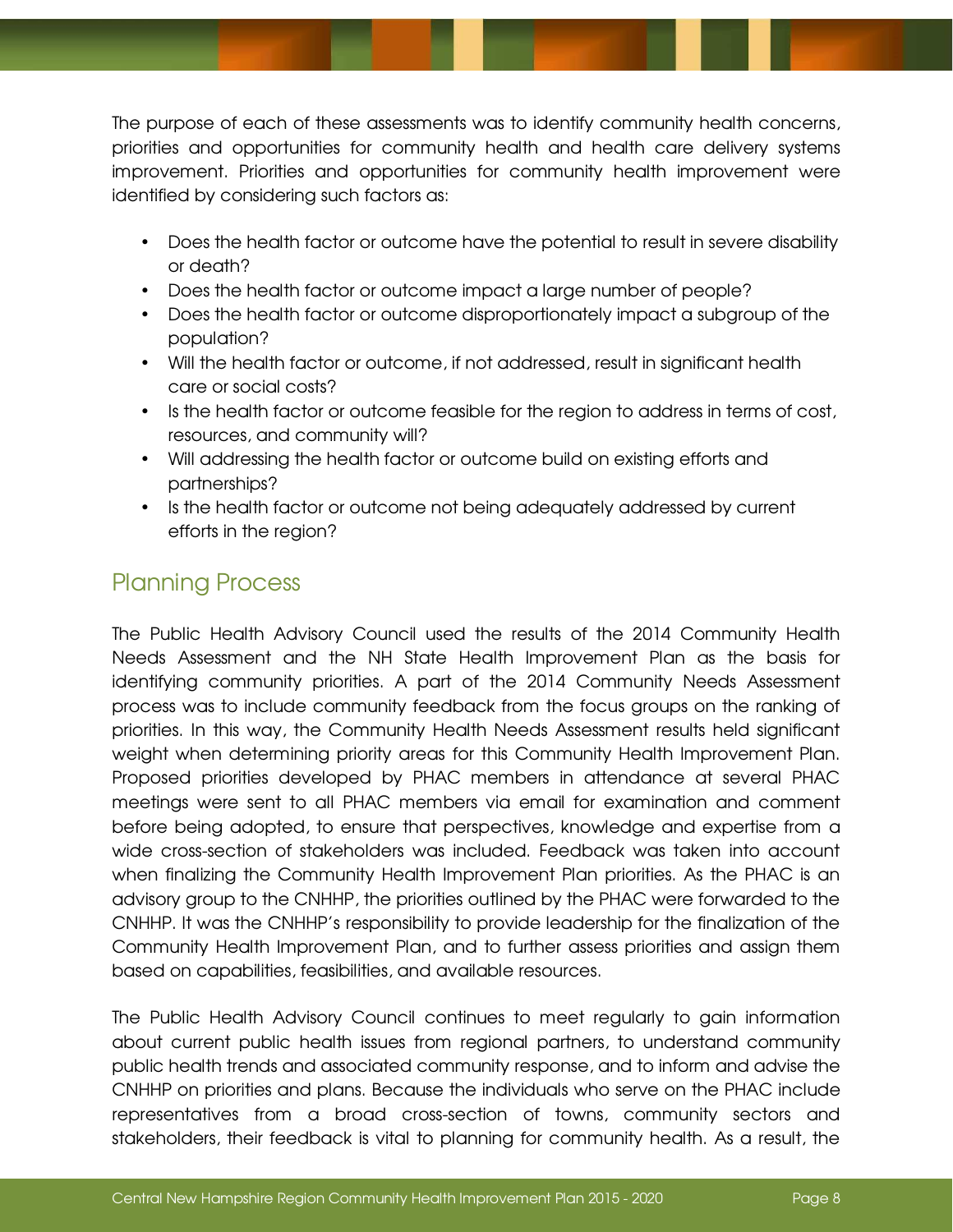CNHHP relies on the input of the PHAC in developing public health plans, as well as to inform plan implementation and evaluation.

In some cases, the strategies included in this plan are building on the efforts of existing partnerships and workgroups, while in other cases new workgroups will be formed. In all cases, these efforts are moving forward in collaboration with multiple local organizations and individuals representing a broad cross-section of regional assets and strengths.

# Community Health Improvement Priorities and Plans

The top public health priority areas chosen by the Central New Hampshire Public Health Advisory Council and CNHHP for focused community health improvement efforts over the next five years are shown below. These pressing needs, each requiring integrated approaches and solutions, have prevented our community from reaching its full potential.

- 1. Prevent Obesity through Healthy Eating and Active Living
- 2. Improve Access to Mental and Behavioral Health Care Services
- 3. Reduce Substance Misuse and Addiction Through Prevention, Treatment and **Recovery**
- 4. Increase Public Health Emergency Preparedness
- 5. Improve Health through Support of Fragile Families & Reduction of Familial **Stress**

The remainder of this Plan provides more in-depth information about each of the public health priority areas listed above and plans for improvement. In some cases, objectives that are included in this Plan are described as developmental. These objectives describe important areas in which strategic action will occur, but for which quantitative baseline data are not currently available at the regional level. An important aspect of our work will be to engage state and local partners to assemble more specific information that can better describe our progress toward improving the health of our communities.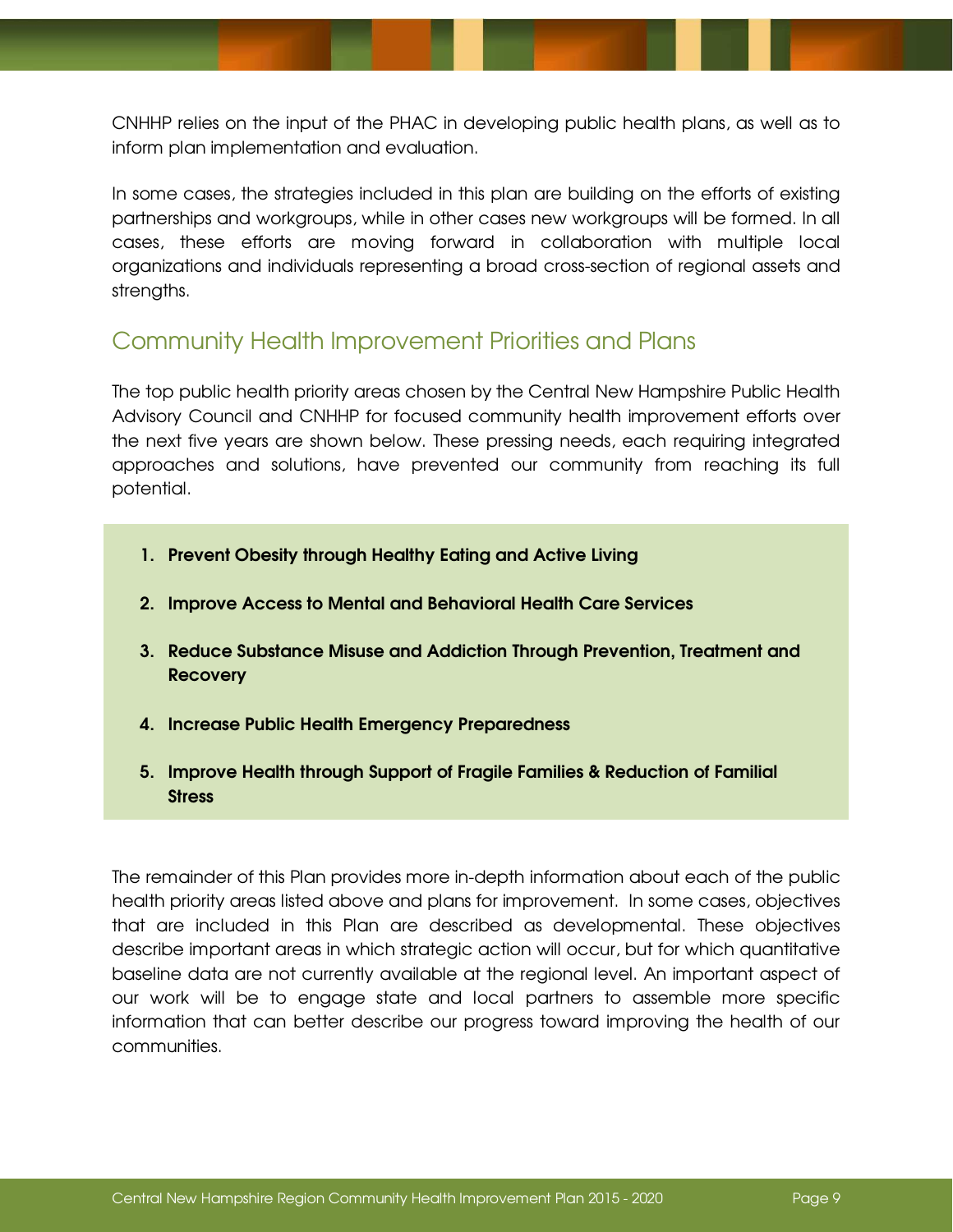# PRIORITY AREA 1: Prevent Obesity through Healthy Eating and Active Living

#### Background and Importance

Excess weight has become a prevalent problem in the United States. Being overweight or obese can indicate an unhealthy lifestyle that puts individuals at risk for a variety of further health issues including hypertension, heart disease and diabetes. Healthy lifestyles including healthy eating and regular physical activity habits begin at an early age and can be linked to a number of factors including the social and physical environment.

In the 2014 Community Needs Assessment, diet, nutrition, and access to healthy foods was selected as a top priority for community health improvement by community discussion group participants overall and by participants from Mental Health and Business Communities in particular. About 70% of adults in the region self- report consuming less than 5 servings of fruits and vegetables each day. About 1 in 5 people can be considered to have limited access to healthy foods.

Physical Activity, recreational opportunities, active living was also selected as a top priority for community health improvement by community discussion group participants overall and by participants from Education and Business Communities in particular. About 1 in 5 adults in the CNHHP Region can be considered physically inactive – a rate similar to the rest of New Hampshire. Approximately 60% of Mid-State Health Center's patient population has a BMI rate in the Overweight or Obese category.

The societal trend toward unhealthy body weight has also occurred among children. The indicators below display the results of a recent sample of third grade students from Grafton County. The proportion of overweight or obese children in the region is similar to overall rates across New Hampshire.

| <b>Geographic Area</b> | <b>Percent Obese, 3rd</b><br>grade students | <b>Percent Overweight or</b><br>Obese, 3rd grade<br><b>students</b> | <b>Obesity among</b><br><b>WIC enrolled</b><br>children |
|------------------------|---------------------------------------------|---------------------------------------------------------------------|---------------------------------------------------------|
| <b>Grafton County</b>  | 15.9%                                       | 31.1%                                                               | 13.8%                                                   |
| New Hampshire          | 12.6%                                       | 28.0%                                                               | $14.1\%$                                                |

Data Source, 3rd grade students: NH 2013-2014 Third Grade Healthy Smiles-Healthy Growth Survey, NH DHHS. Regional rates are statistically different and higher than overall NH rates.

Data Source, WIC enrolled children: Pediatric Nutrition Surveillance System, 2013.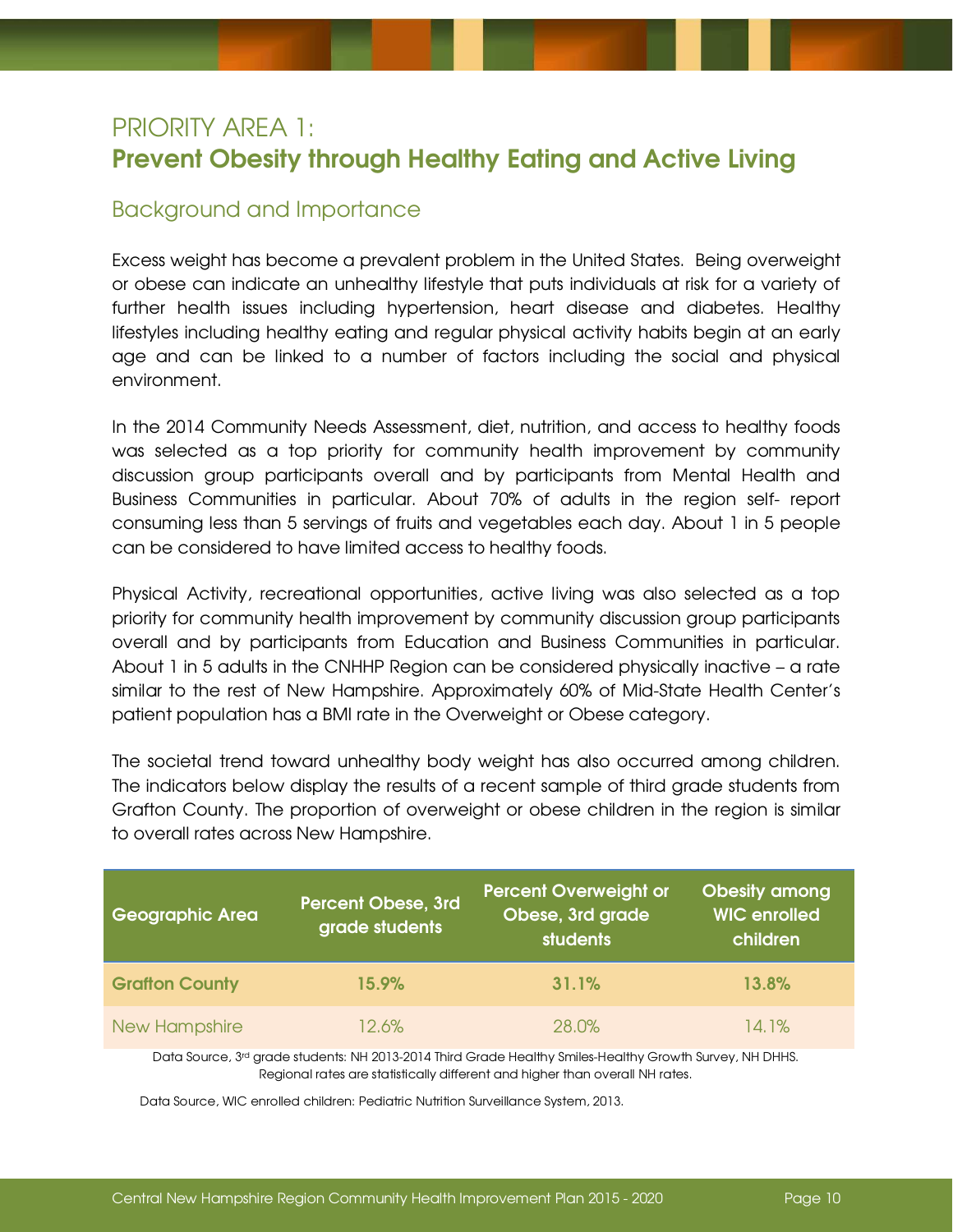Obesity prevention can begin at birth. Research has shown that breastfeeding not only improves the health of babies, but also of mothers who breastfeed. Breastfed babies are less likely to develop chronic diseases such as asthma, obesity, and type 2 diabetes, and breastfeeding mothers are less likely to experience postpartum depression, or develop ovarian and breast cancers, and type 2 diabetes.3 In New Hampshire, the percentage of babies who started breastfeeding increased from 81% in 2000 to 86% in 2010.4 Further, the percentage of babies being breastfed at six months of age increased from 34% in 2000 to 54% in 2010.

#### Regional Initiatives and Opportunities

Regional assets and opportunities for supporting work in this area include:

- Good access to natural recreational resources
- Local farms and buy local foods initiatives such as Local Foods Plymouth
- Physical activity and nutrition education and policies in worksites, community centers and schools, including 5-2-1-0 health education messaging
- Community outreach activities through Plymouth State University, Center for Active Living and Healthy Communities
- Comprehensive screening and counseling practices in primary care settings
- Ongoing collaboration between Speare Memorial Hospital, Mid-State Health Center and Community Action Program Belknap-Merrimack Counties (Women, Infants and Children (WIC) nutrition program to improve breastfeeding rates.

-

<sup>3</sup> Office on Women's Health in the Office of the Assistant Secretary for Health at the U.S. Department of Health and Human Services . Retrieved from WomensHealth.gov: www.womenshealth.gov/breastfeeding/why-breastfeeding-isimportant/index.html

<sup>4</sup> Press Release. New Hampshire Breastfeeding Rates Rise Along With Decrease In Obesity Among Low-Income Children. Maternal and Child Health, NH Department of Health and Human Services. Publish Date: August 16, 2013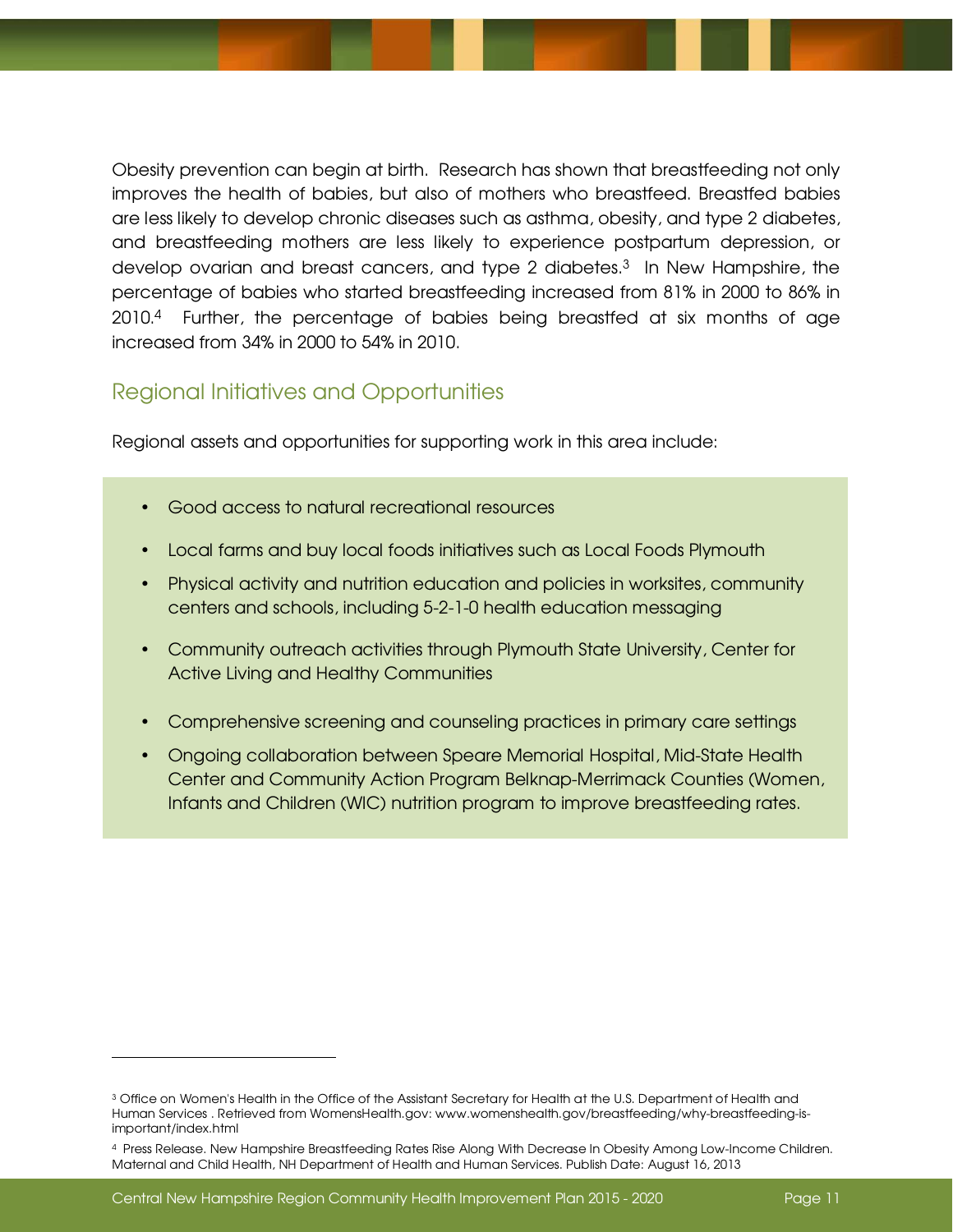# Goals, Objectives and Strategic Approach

| Goal 1      | Promote healthy eating and active living at an early age to reduce<br>the lifelong burden of chronic diseases such as heart disease, stroke,<br>diabetes and cancer. |
|-------------|----------------------------------------------------------------------------------------------------------------------------------------------------------------------|
| Objective 1 | Reduce overweight and obesity rates among elementary school age<br>children by 3% by 2020.                                                                           |
| Objective 2 | Increase the percentage of women who initiate breastfeeding of<br>newborns by 5% by 2020.                                                                            |
| Goal 2      | Support achievement of healthy weight goals by adults through<br>primary care-based counseling and community-based nutrition and<br>physical activity initiatives.   |
| Objective 1 | Reduce overweight and obesity rates among adults in the CNHHP<br>region by 5% by 2020.                                                                               |

#### STRATEGIC APPROACH

**STRATEGY 1:** Partner with area schools and school nurses to incorporate 5-2-1-0 health education messaging and supports (5 – fruits and veggies; 2 – hours or less of recreational screen time; 1 – hour or more of physical activity; 0 – sugary drinks, more water).

**STRATEGY 2:** Implement universal screening and counseling for obesity in primary care preventive visits using BMI measurement, diet and exercise information and counseling, and establishment of health weight plans as indicated.

**STRATEGY 3:** Work with patients and regional providers of perinatal services to review and improve current strategies for promoting breastfeeding.

STRATEGY 4: Increase access to healthy and affordable fruits and vegetables (community gardens, farmer's markets, through the WIC program, in food pantries).

**STRATEGY 5:** Support safe, accessible public spaces for physical activity (parks, trails, sidewalks, bike paths, good lighting).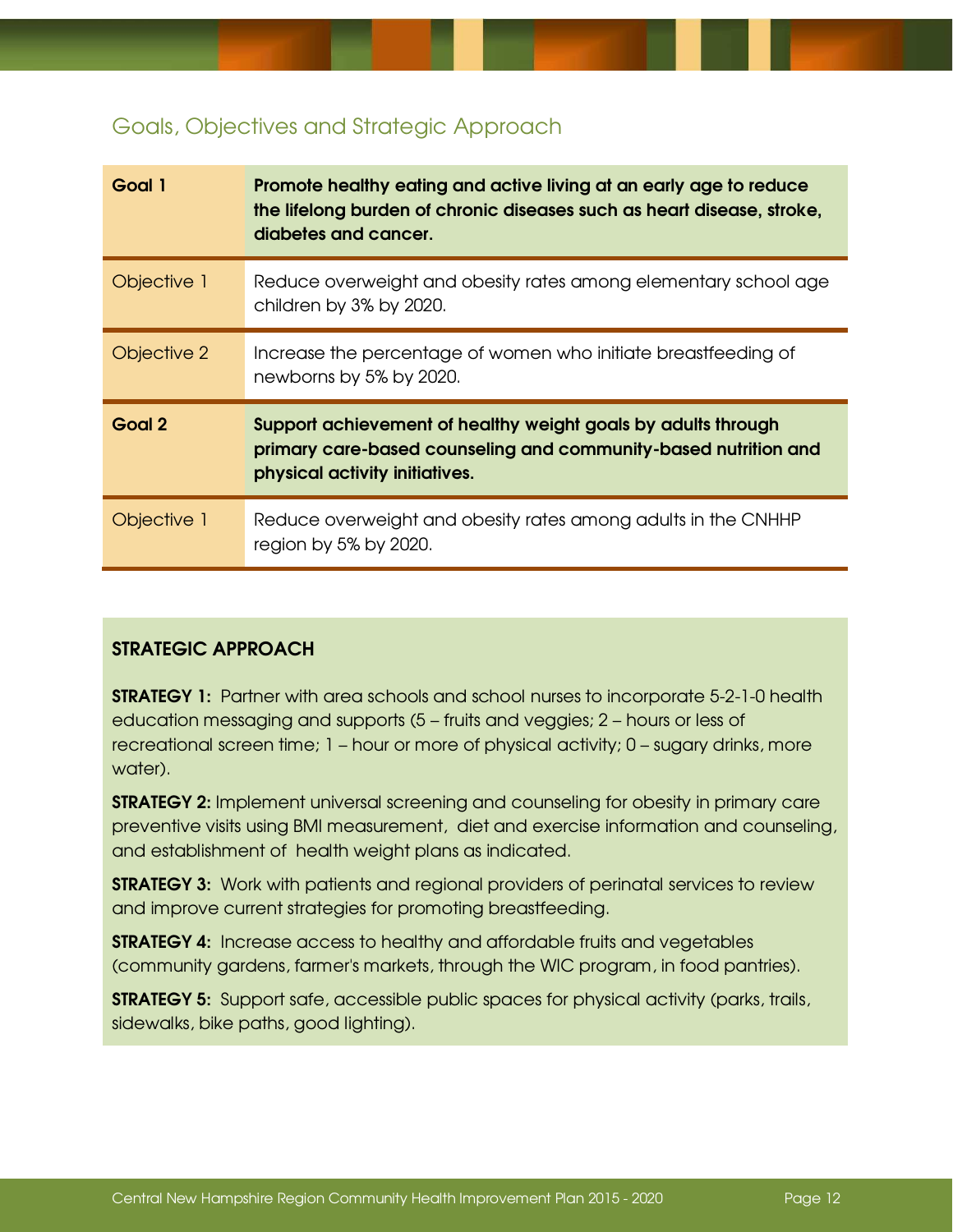# PRIORITY ARFA 2. Improve Access to Mental and Behavioral Health Care **Services**

#### Background and Importance

Good mental health is a state of successful performance of mental function, resulting in productive activities, fulfilling relationships, and the ability to adapt to and cope with life's challenges. Mental health is essential to youth and adults for personal well-being, family and interpersonal relationships, and the ability to contribute to one's community.

Behavioral health care services include approaches to promoting well-being by preventing or intervening in mental illness such as depression or anxiety, as well as preventing or intervening in substance abuse or other addictions. Unfortunately, mental illness and addictions continue to be associated with stigma that may prevent seeking or receiving needed health care services. Additionally, capacity for behavioral health care services is often insufficient and in some cases not well connected to other parts of the health care system. People with both acute and chronic mental health conditions are often under-diagnosed and under-treated, leaving them with significantly poorer health and social outcomes including shortened life spans, lower rates of steady employment, and higher rates of homelessness.

A shortage of behavioral health professionals can contribute to reduced access and poorer health outcomes. In the Central New Hampshire Public Health Region, the ratio of residents per behavioral care provider is higher than for New Hampshire overall and the entire service area is designated by the federal government as a Mental Health Professional Shortage Area. According to the most recently available data, residents of the CNH Public Health Region are also significantly more likely to use an emergency department for mental health conditions.

| <b>Geographic Area</b> | <b>Rate of Emergency Department Visits</b><br>for Mental Health Conditions<br>(per $100,000$ people; all ages) <sup>5</sup> |
|------------------------|-----------------------------------------------------------------------------------------------------------------------------|
| <b>CNHHP Region</b>    | 1,512                                                                                                                       |
| New Hampshire          | 1.112                                                                                                                       |

Central New Hampshire Region Community Health Improvement Plan 2015 - 2020 Page 13

-

<sup>5</sup> Data Source: NH DHHS Hospital Discharge Data Collection System, 2009. Regional rate is statistically different and higher than the overall NH rate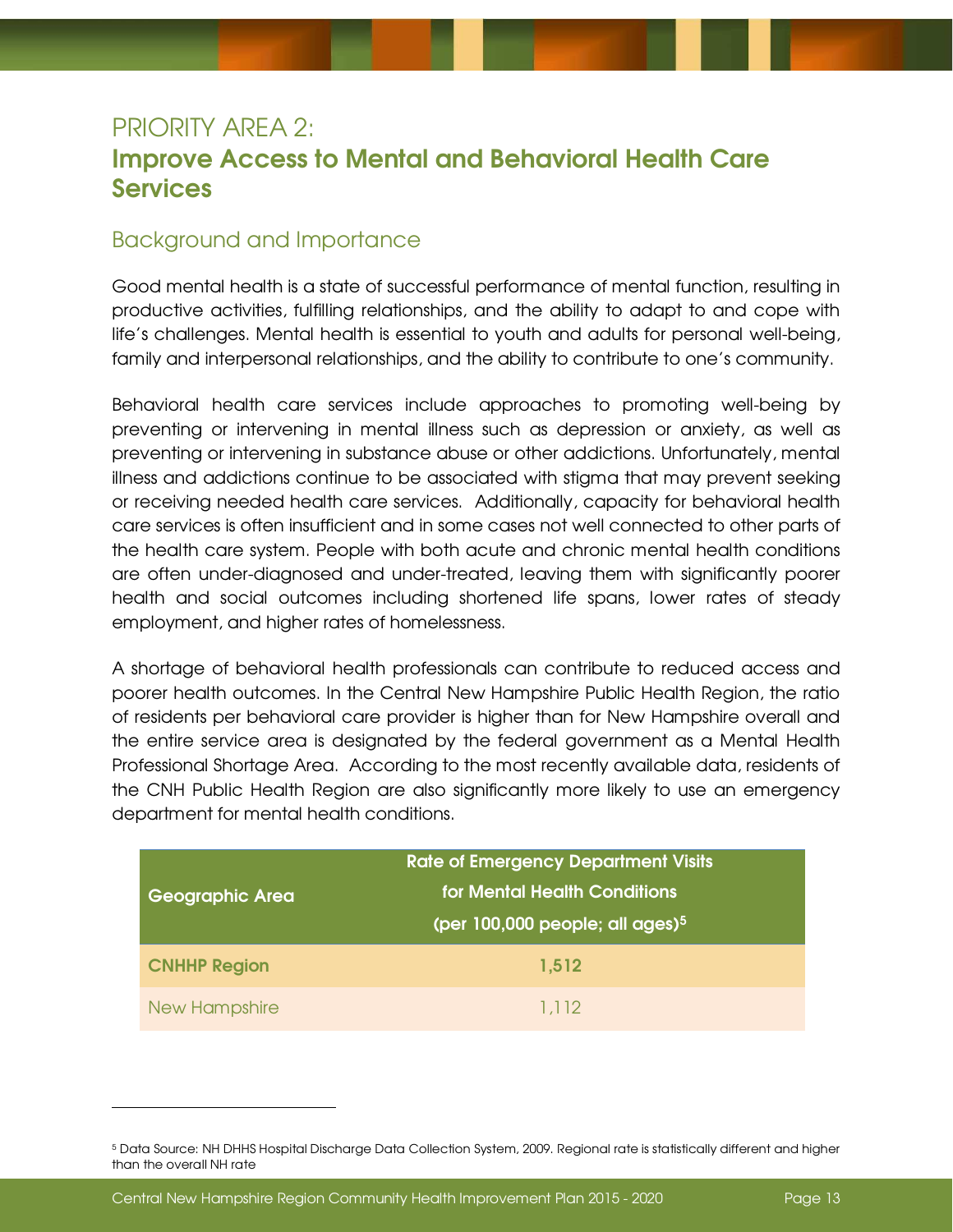#### Regional Initiatives and Opportunities

Existing resources and opportunities that can be built upon in this priority area include:

- The federal Affordable Care Act provides important new opportunities to improve access to behavioral health care services by making coverage and treatment an essential benefit of plans offered through the health insurance exchange and through expansion of Medicaid benefits.
- Locally, Genesis Behavioral Health is a key provider organization of behavioral health services. Genesis Behavioral Health (GBH) is working to increase the depth and breadth of Substance Use Disorder services for individuals dually diagnosed with mental health and addiction illnesses.
- GBH is also working on the OneHealth initiative to improve health outcomes for persons with serious mental illness. OneHealth aims to implement an integrated model of care that will become a person-centered behavioral health home by integrating behavioral health care and primary health care at two main GBH service locations.
- GBH is working to expand the number and scope of licensed staff, as well as partnering with Plymouth State University to address workforce retention.
- GBH is also working to improve access to care by expanding transportation services, expanding service sites and hours of operation and by developing an improved urgent care model.
- Speare Memorial Hospital recently employed a part time Psychiatrist who is available to assist primary care providers with medication management and other consultation on more complex cases managed in the primary care setting.
- The CNHHP is implementing project Ignite: Making Connections that Spark Change to improve outcomes for patients with depression and a cooccurring chronic medical condition such as diabetes or hypertension.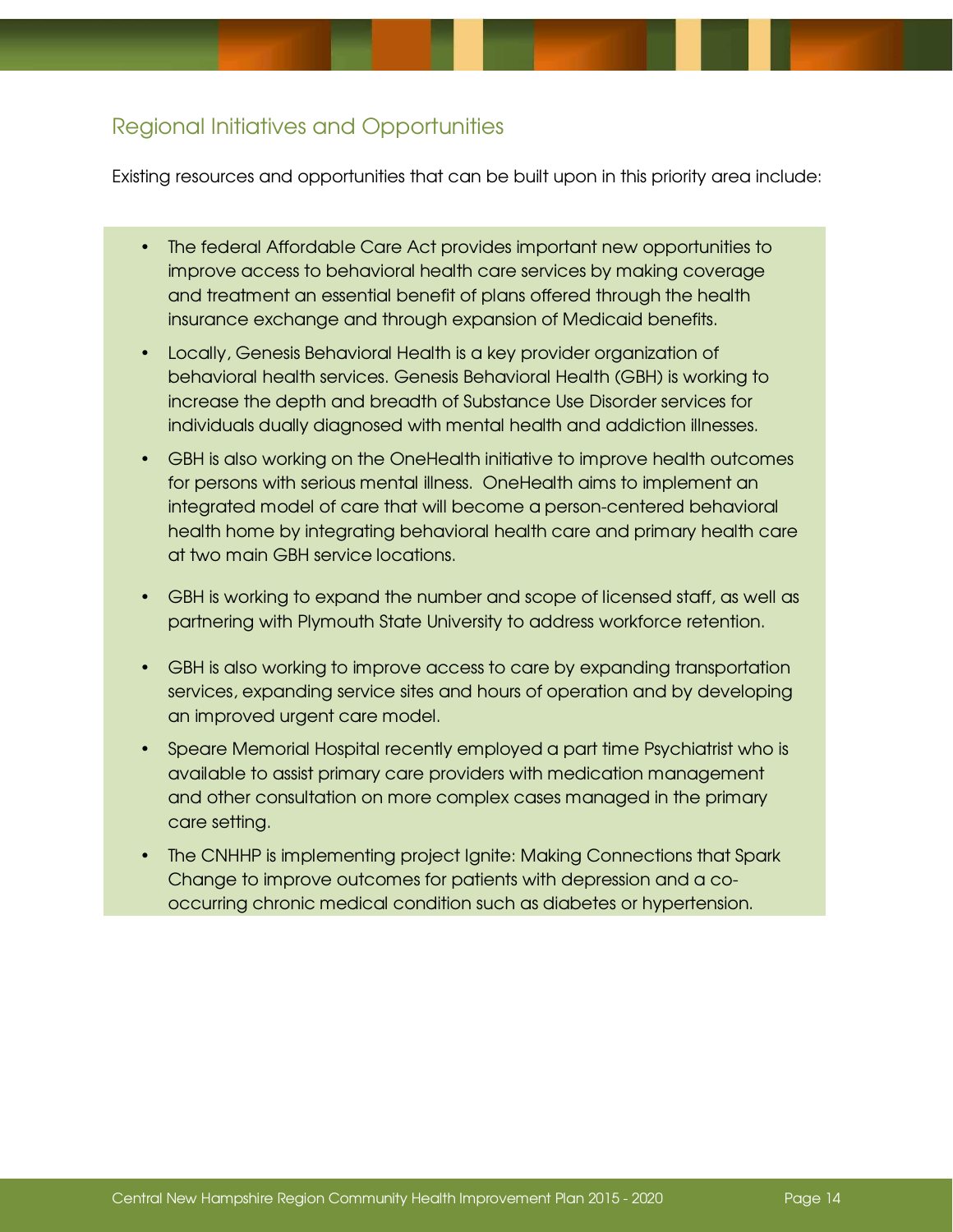# Goals, Objectives and Strategic Approach

| Goal 1      | Increase access to mental health and substance abuse treatment*<br>services in the Central New Hampshire Public Health Region. |
|-------------|--------------------------------------------------------------------------------------------------------------------------------|
| Objective 1 | Increase the ratio of Behavioral Health Care Providers per resident<br>population by 10% by 2020.                              |
| Objective 2 | Decrease the rate of emergency department visits for mental health<br>conditions by 10% by 2020.                               |

#### STRATEGIC APPROACH

STRATEGY 1: Recruit and retain additional licensed clinicians.

**STRATEGY 2:** Expand service sites and hours of operation.

**STRATEGY 3:** Continue to implement and sustain activities to support effective delivery of mental health services in the primary care setting including:

- Psychiatric consultation to primary care clinicians for management of medications and more complex cases (Speare);
- Project Ignite care management model in primary care to increase screening and access to behavioral health care management for patients 55 and older with depression and co-occurring chronic illness such as diabetes or hypertension

**STRATEGY 4:** Through the OneHealth initiative, continue to implement and sustain effective delivery of primary care services in the mental health setting for persons with serious mental illness.

\*Note: Additional goals and objectives for increasing access to substance misuse treatment are addressed in the next priority area of Substance Misuse and Addiction Prevention, Treatment and Recovery.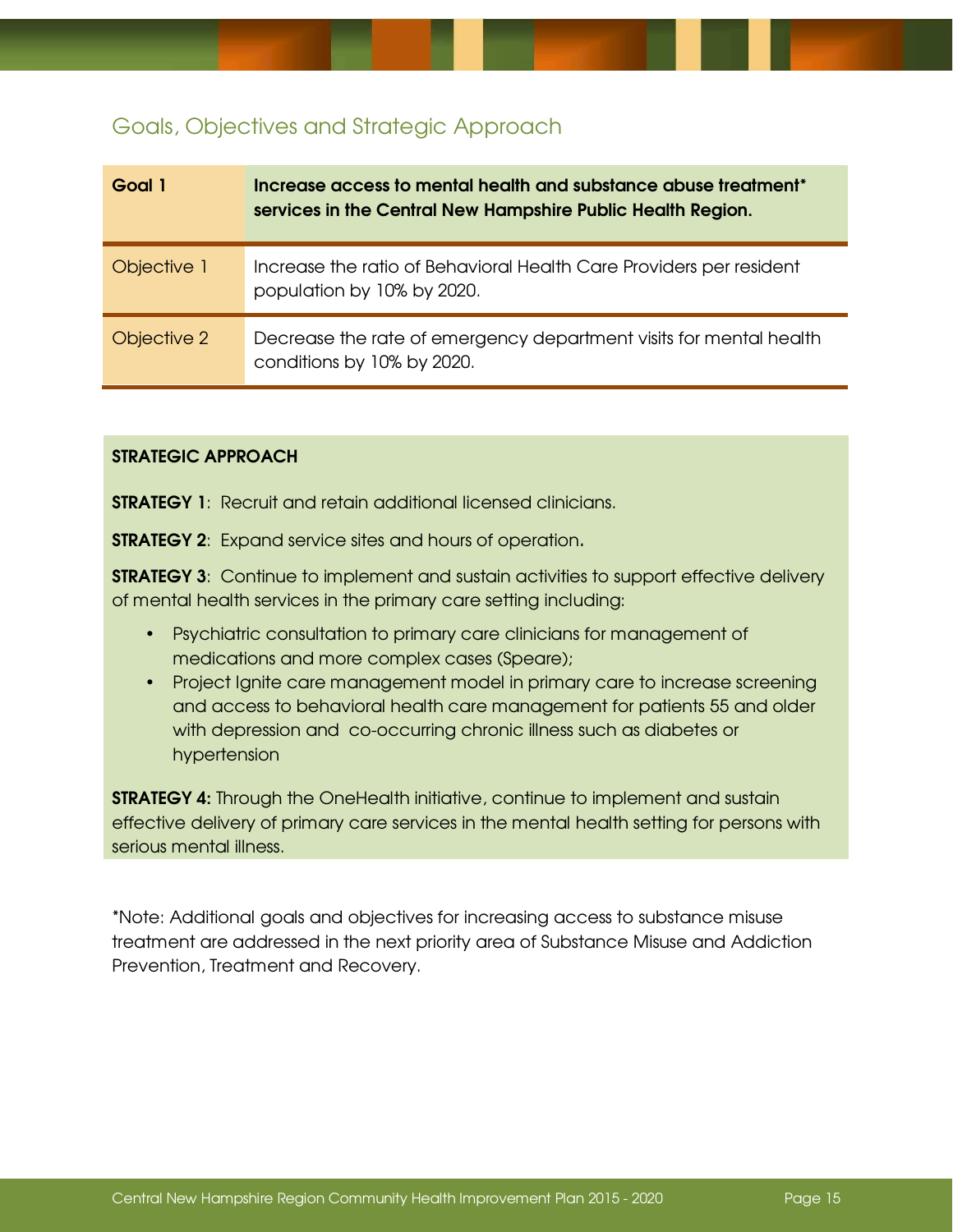# PRIORITY AREA 3: Reduce Substance Misuse and Addiction through Prevention, Treatment and Recovery

#### Background and Importance

Substance misuse is one of the most prevalent and problematic public health issues that poses a wide range of safety and health risks, impacting physical, social and emotional well-being. Substance misuse, involving alcohol, illicit drugs, misuse of prescription drugs, or combinations of all of these behaviors, is associated with a complex range of negative consequences for health and wellbeing of individuals, families and communities. In addition to contributing to both acute and chronic disease and injury, substance abuse is associated with destructive social conditions, including family dysfunction, lower prosperity, domestic violence and crime.

Alcohol remains the most prevalent substance misused in the United States and in New Hampshire. Underage drinking, binge drinking, regular heavy drinking and drinking during pregnancy are some forms of alcohol misuse that pose highest risk. Marijuana is the illicit drug most likely to be used by teens and young adults. A majority of people being admitted to treatment programs in NH cite marijuana as a primary or secondary reason for seeking treatment. Marijuana use has a wide range of effects, particularly on cardiopulmonary and mental health, and is also known to be a contributing factor leading to the use of other drugs. The chart below displays trends in current substance misuse (reported use in the past 30 days) among high school aged youth in the Pemi-Baker Region, which show a significant decline in use rates in recent years.



Data Source: Teen Assessment Project (TAP) Survey, 1999-2014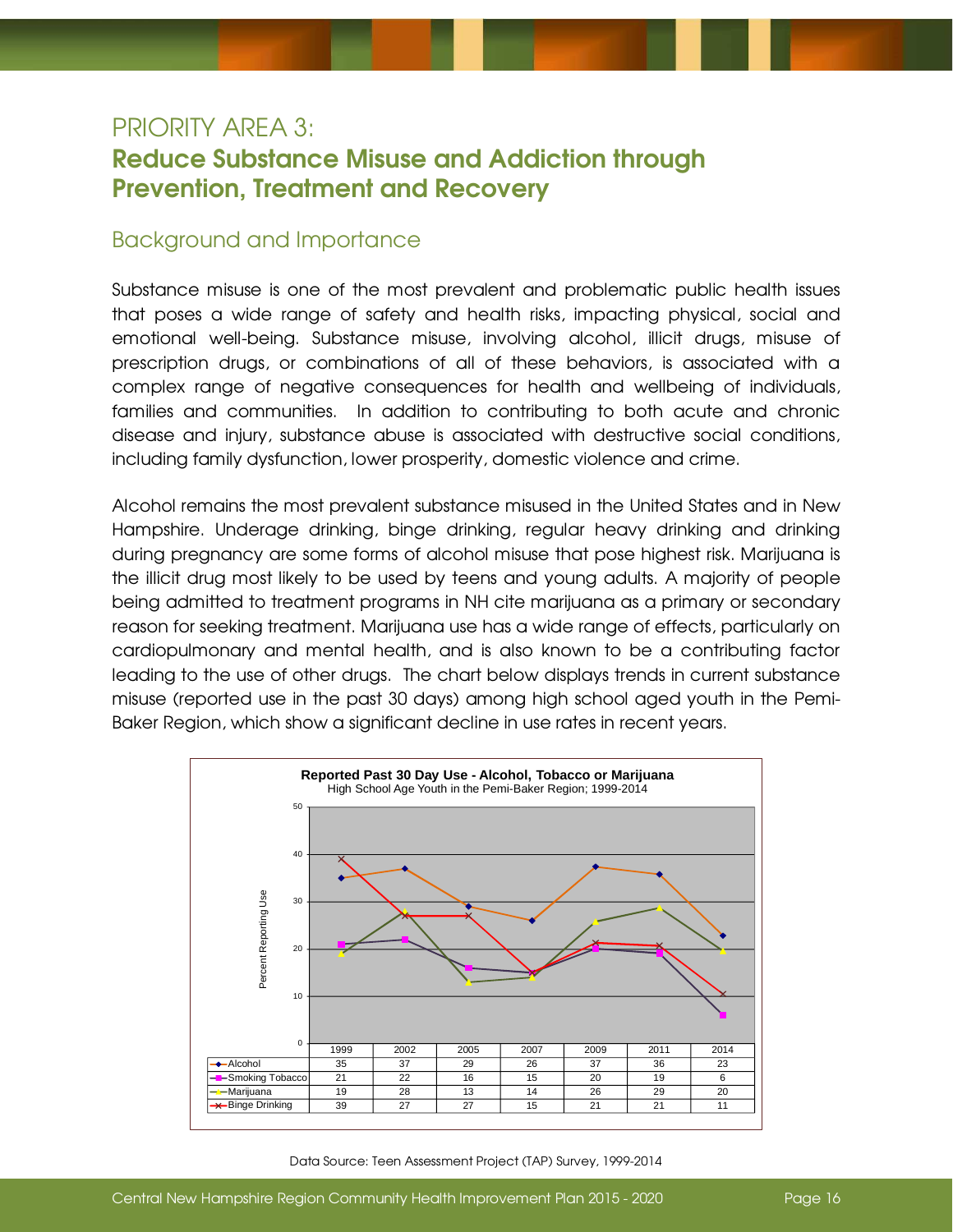Despite the gains noted among youth substance misuse on the previous chart, the misuse of prescription drugs, particularly prescription pain relievers, has significantly increased in the state and nation as a risk to individual health and can be a contributing factor leading to misuse of other drugs including heroin and a cause of unintentional overdose and mortality. The table below displays data describing the significant rise of opioid misuse in the region and the state, which has become epidemic.

| <b>Geographic Area</b> | <b>Percent Increase in</b><br><b>Emergency Department</b><br><b>Visits for Opioid Misuse;</b><br>2013 to 2014 | <b>Percent Increase in Opioid</b><br><b>Related Deaths;</b><br>2013 to 2014 |
|------------------------|---------------------------------------------------------------------------------------------------------------|-----------------------------------------------------------------------------|
| <b>Grafton County</b>  | 17%                                                                                                           | 70%                                                                         |
| <b>New Hampshire</b>   | 112%                                                                                                          | 76%                                                                         |

Data Sources: NH Emergency Medical Services and Office of the Medical Examiner, 2013-2014

#### Regional Initiatives and Opportunities

Regional assets and opportunities for supporting work in this area include:

- The Central NH Region has had three local coalitions that are each working at the community-level to bring stakeholders together to develop a change in local contributing factors, including perception of risk, perception of peer and parent disapproval, and access to substances.
	- o CADY (Communities for Alcohol- and Drug-Free Youth) and Lin-Wood Coalition for a Healthy Community are well established entities with very active membership, including youth leadership and positive youth development programs, strong relationships, and stellar outcomes in their respective communities.
	- o In recent months, a newly emerging grassroots coalition, Stand Up Newfound (S.U.N.), is forming in response to community concern over the opioid epidemic.
- The Plymouth Police Department in collaboration with CADY and Speare Memorial Hospital hosts a medication drop box in the region.
- There are high levels of readiness and partnerships to address these issues as evidenced by the extensive collaborations and underwriting of CADY initiatives and local youth programs by community partners over many years to include the annual CADY Regional Prevention Summit which routinely draws up to 200 participants.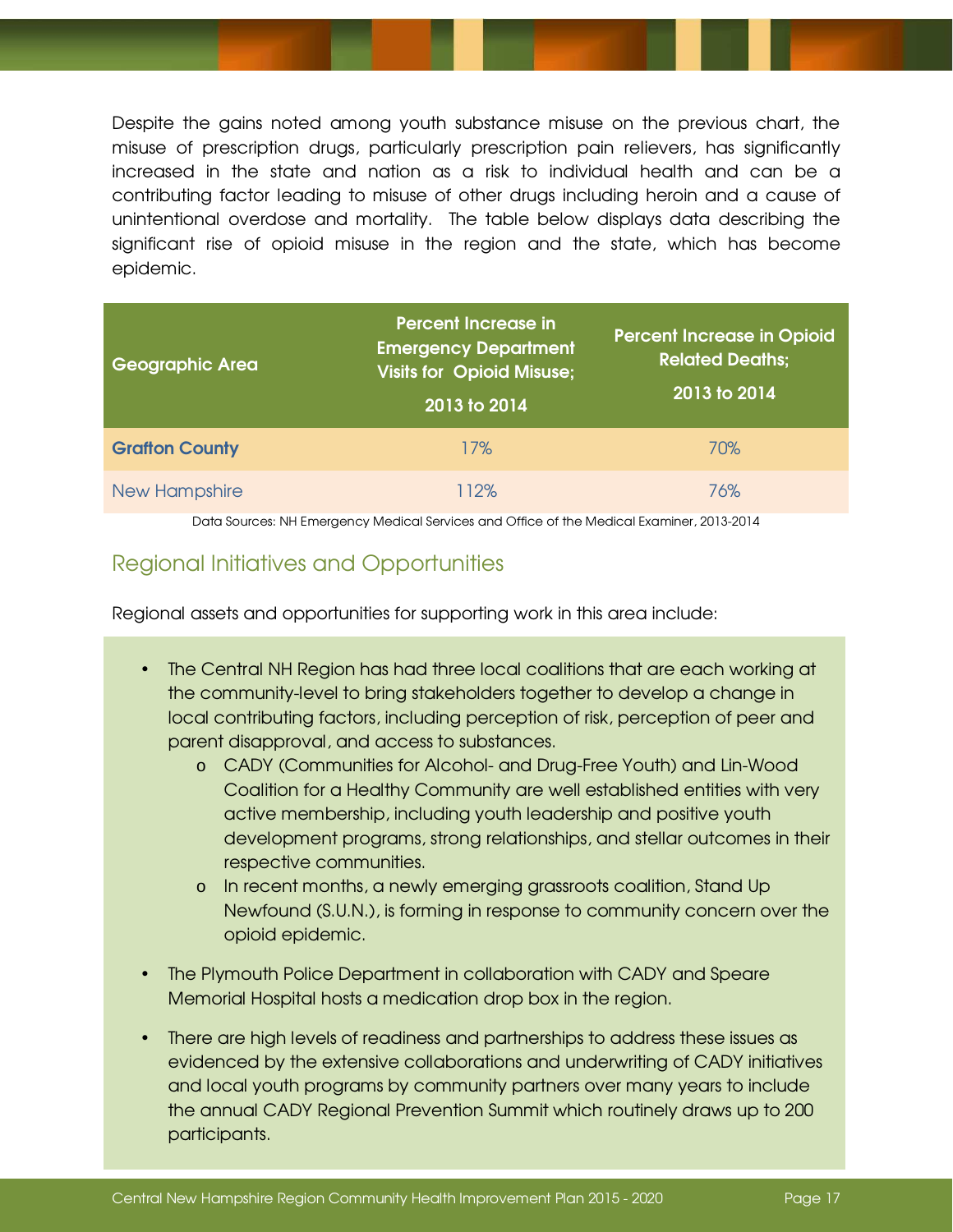- Alignment of regional efforts with the State Plan for Reducing Substance Misuse and Promoting Recovery: Collective Action, Collective Impact
- Efforts are guided by a community engagement model that benefits from the participation of six core community sectors that impacted by substance use disorders and that play a valuable role in community-based and sectorspecific best practice efforts. The six sectors are identified as: Business, Education, Health, Safety, Government and Community Based Supports.

#### Goals, Objectives and Strategic Approach

(Also refer to the separate Central Region 2016-2019 Substance Misuse Prevention Strategic Plan for additional detail on specific prevention goals, objectives and strategies.)

| Goal 1      | Decrease the percentage of high-school aged youth who report using<br>alcohol in the past 30 days from 38.9% to 34% by 2019                                         |
|-------------|---------------------------------------------------------------------------------------------------------------------------------------------------------------------|
| Objective 1 | Increase perception of peer disapproval of alcohol use from 46.1% to<br>51.9%                                                                                       |
| Objective 2 | Increase the perception among high-school aged youth that their<br>parents think it is wrong or very wrong for youth to drink alcohol<br>regularly from 78% to 86%. |
| Objective 3 | Decrease the perception among high-school aged youth that it is<br>easy or very easy to access alcohol from 46% to 39%.                                             |
|             |                                                                                                                                                                     |
| Goal 2      | Decrease the percentage of high-school aged youth who report using<br>marijuana in the past 30 days from 28% to 24% by 2019                                         |
| Objective 1 | Increase the percent of high school aged youth who report that<br>guardians have clear rules and standards for their behavior from 77%<br>to 80%                    |
| Objective 2 | Decrease the perception among high school aged youth that it is<br>easy or very easy to access marijuana from 57% to 44%.                                           |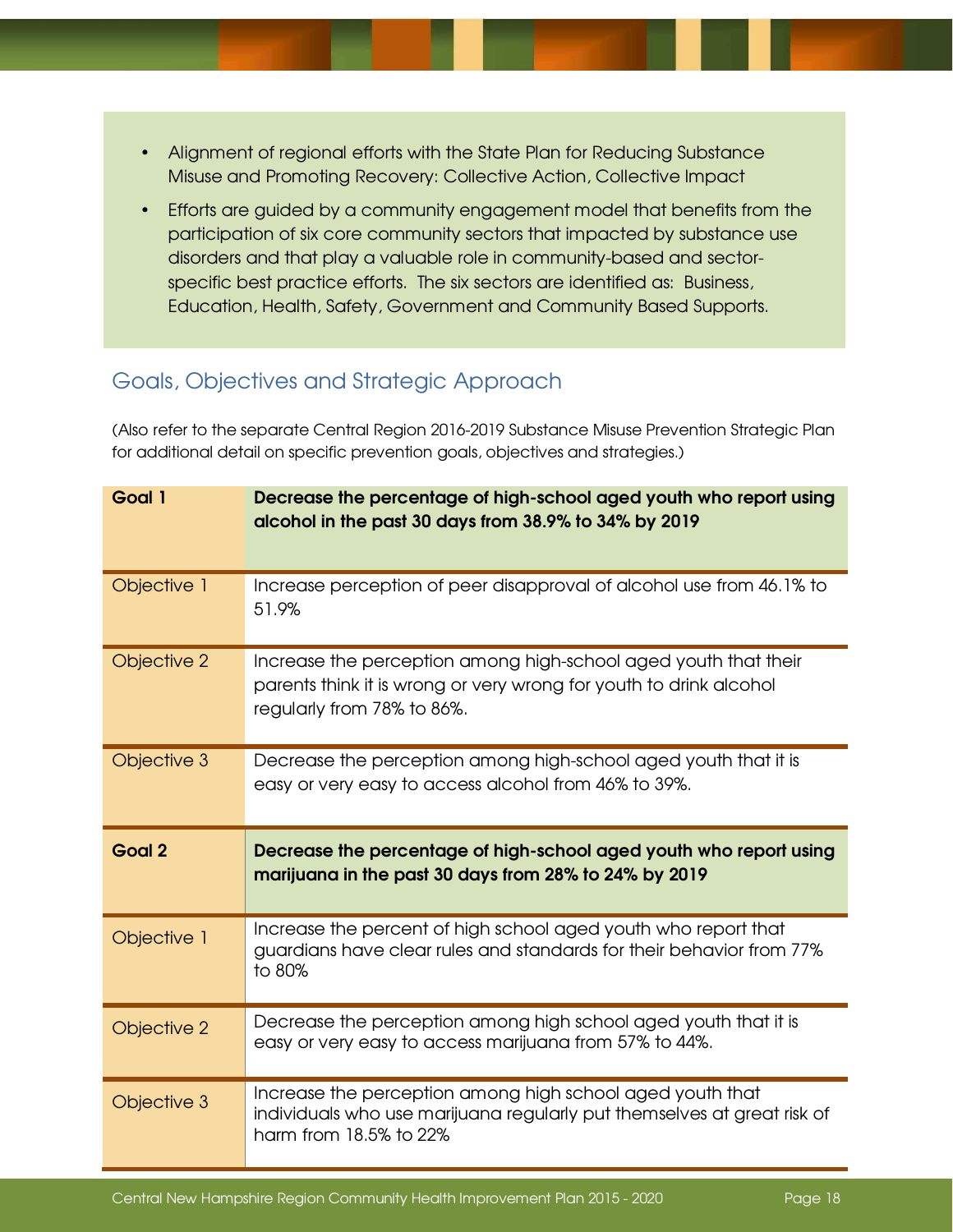| Goal 3                         | Decrease the percentage of high school aged youth who report<br>misusing prescription drugs in the past 30 days from 12% to 8% by 2019                                                                                                                                              |
|--------------------------------|-------------------------------------------------------------------------------------------------------------------------------------------------------------------------------------------------------------------------------------------------------------------------------------|
| Objective 1                    | Increase the perception among high school aged youth that<br>individuals who misuse prescription drugs put themselves at great risk<br>of harm from 69% to 71%.                                                                                                                     |
| Objective 2                    | Decrease the perception among high school aged youth that it is<br>easy or very easy to access prescription drugs from 22% to 15%                                                                                                                                                   |
| Objective 3                    | Increase the perception among high school aged youth that their<br>friends think it is wrong or very wrong for youth to misuse prescription<br>drugs from 72.5% to 80%                                                                                                              |
| Goal 4                         | Decrease the percentage who report binging on alcohol in the past 30<br>days:<br>High school aged youth: from 22.7% (2013) to 18% (2019)<br>$\circ$<br>Young adult college students: from 53% (2015) to 49% (2019)<br>$\circ$<br>Adults: from 20.7% (2014) to 18% (2019)<br>$\circ$ |
| Objective 1                    | Increase the perception among high school aged youth that it is easy<br>or very easy to access alcohol from 46.3% to 39%.                                                                                                                                                           |
| Objective 2                    | Increase the perception among high school aged youth that<br>individuals who binge drink put themselves at great risk of harm from<br>30% to 40%.                                                                                                                                   |
| Objective 3<br>(developmental) | Increase the perception among college students that individuals who<br>binge drink put themselves at great risk of harm.                                                                                                                                                            |
| Objective 4<br>(developmental) | Increase the perception among adults that individuals who binge<br>drink alcohol put themselves at great risk of harm.                                                                                                                                                              |
| Goal 5                         | Decrease the number of opioid-related deaths in Grafton County from<br>17 (2014) to less than 10 by 2019.                                                                                                                                                                           |
| Objective 1                    | Decrease the number of Opioid-related ER visits in Grafton County<br>from 28 (2014) to less than 24                                                                                                                                                                                 |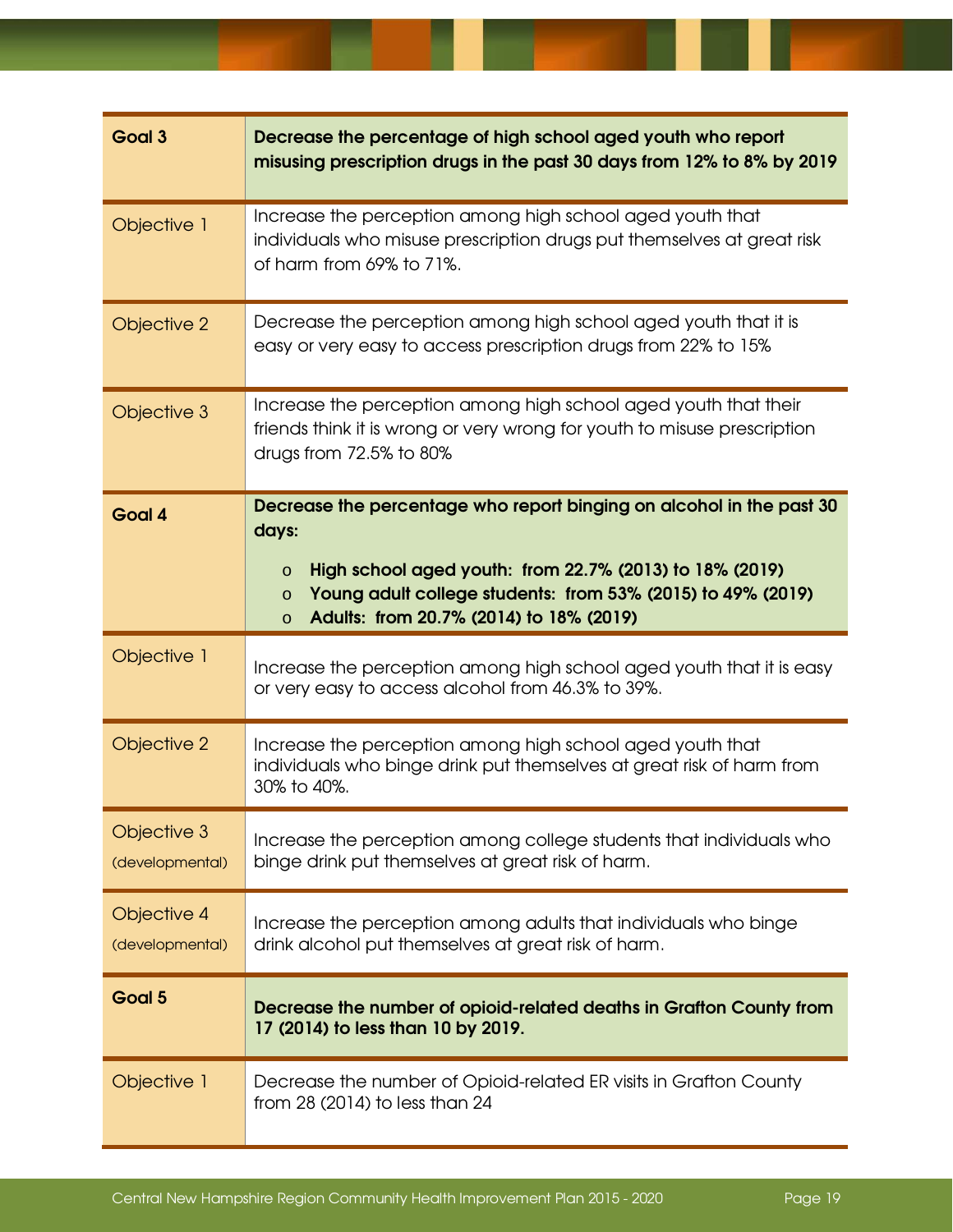| Objective 2 | Decrease the percentage of high school aged youth who report using<br>heroin one or more times during their life from 5.8% to 3%.                                                                                |
|-------------|------------------------------------------------------------------------------------------------------------------------------------------------------------------------------------------------------------------|
| Goal 6      | Increase local capacity to address substance misuse and addiction<br>across the region                                                                                                                           |
| Objective 1 | Increase the number of operational local community coalitions<br>supporting a full continuum of care (Prevention, Intervention,<br>Treatment, and Recovery) by one by 2019.                                      |
| Objective 2 | Complete an assessment of gaps in services and limitations on access<br>across the substance misuse "continuum of care" prevention-<br>intervention-treatment and recovery supports and services by May<br>2016. |
| Objective 3 | Develop a regional strategic plan to address identified gaps in<br>services across the continuum of care, including expanded treatment<br>options and peer-based recovery supports by September 2016.            |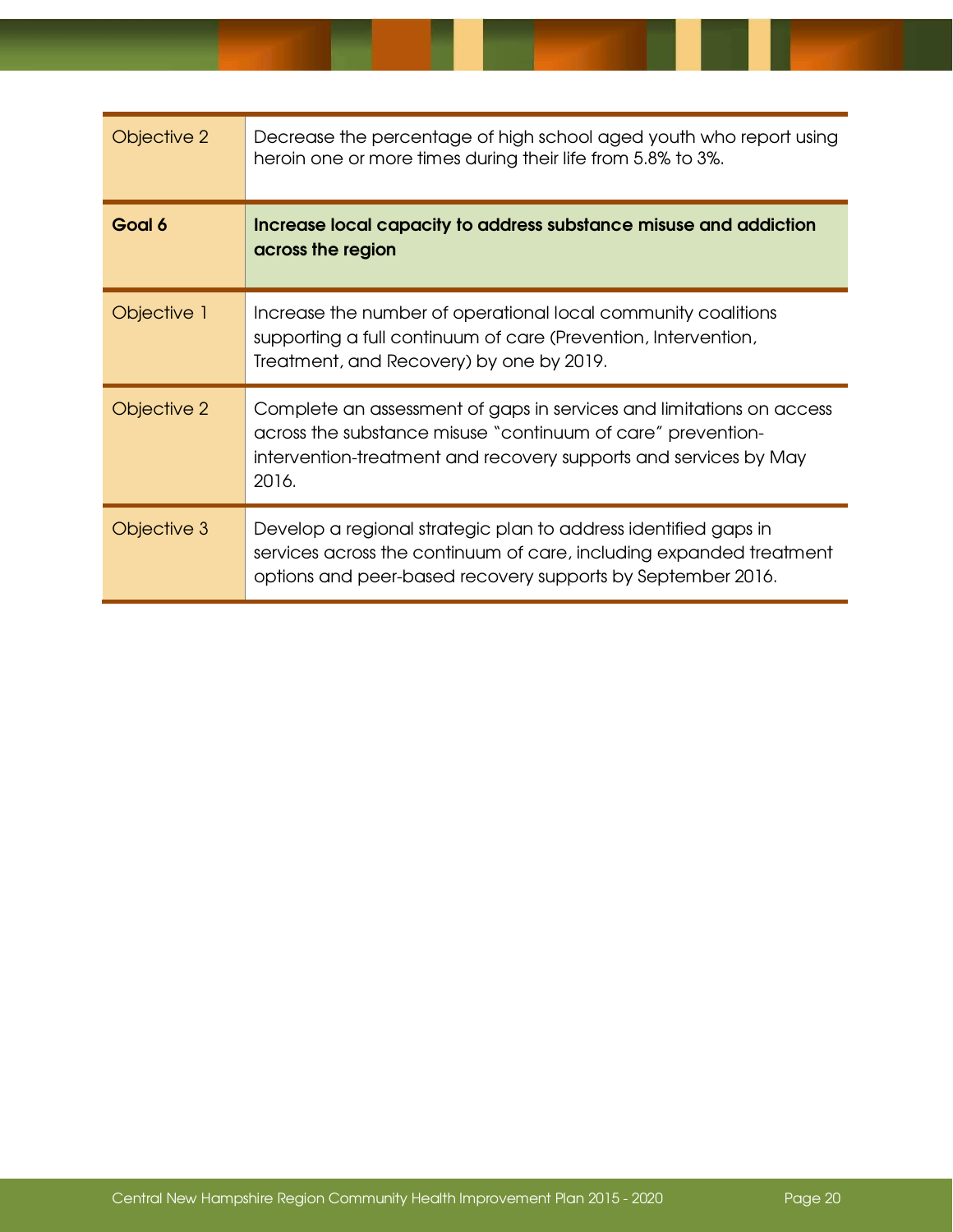#### STRATEGIC APPROACH

**STRATEGY 1: Leadership** – cultivate expanded leadership, particularly among state lawmakers and policy makers, to improve understanding of the impact of alcohol and other drug abuse in the state; to improve understanding of effective policies, programs and practices to address misuse; and to develop champions for such efforts.

**STRATEGY 2: Financial resourcing** – advocate for and support adequate, sustained financial resourcing of alcohol and drug abuse prevention, intervention, treatment and recovery supports.

**STRATEGY 3: Public education** – increase public awareness relative to the harm and consequences of alcohol and drug misuse, treatment and recovery support services available, and that recovery is achievable.

**STRATEGY 4: Training and professional development** – support training availability and access relative to alcohol and other drug topics for a wide range of professionals and practitioners within different community sectors.

**STRATEGY 5: Collaboration** – Foster partnerships among key community sectors including alignment of efforts with the financial stability partnership.

**STRATEGY 6: Technical assistance** – Provide technical assistance to support and enhance efforts of existing local coalitions, to develop local coalitions in additional communities, and to expand treatment services and recovery supports for youth and adults.

**STRATEGY 7: Data utilization** – continue to collect and share data about the impact of alcohol and drug misuse on individuals, families, communities and community sectors, and about successful efforts to reduce misuse and promote recovery.

STRATEGY 8: Effective policy, practice and programs – promote the implementation of effective policies, practices and programs across and within community sectors and systems and through a combination of direct programming, early intervention and environmental change activities.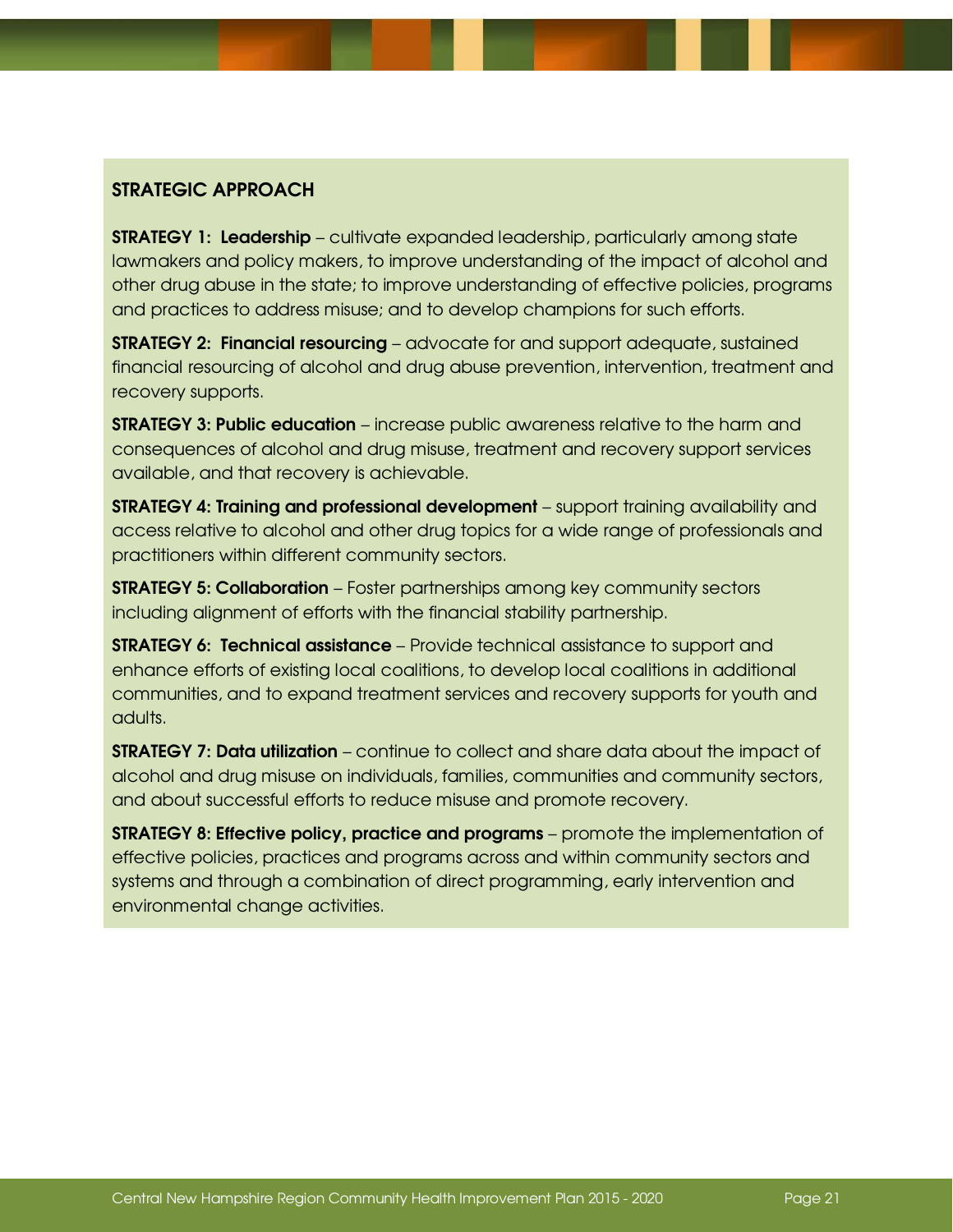# PRIORITY AREA 4: Increase Public Health Emergency Preparedness

#### Background and Importance

Like many other states, New Hampshire is no stranger to public health emergencies resulting from disease outbreaks and epidemics such as H1N1 (Swine Flu) and natural disasters with substantial public health impacts such as ice storms, hurricanes and severe flooding. In order to be well prepared to respond and recover from such emergencies, it is essential for regional emergency preparedness and response partners to build strong relationships and work together in advance on developing, exercising and improving emergency plans and response capabilities.

Equally important to an effective community response to emergencies is the level of Personal Preparedness of individuals and families. Personal Preparedness lessens the impact on families, on workplaces and on communities. While government and voluntary organizations can provide important functions in an emergency, it is important for all citizens to have an understanding of shared responsibilities, including emergency planning for our most vulnerable populations, as well as strategies for increasing self-reliance including identification of personal support networks in an emergency.

| <b>Geographic Area</b>              | Percent of adults who feel their<br>household is "well prepared" to handle a<br>Iarge-scale disaster or emergency; 2013 |
|-------------------------------------|-------------------------------------------------------------------------------------------------------------------------|
| <b>Central New Hampshire Region</b> | 32%                                                                                                                     |
| <b>New Hampshire</b>                | 32%                                                                                                                     |

Data Source: NH Behavioral Risk Factor Survey, 2013.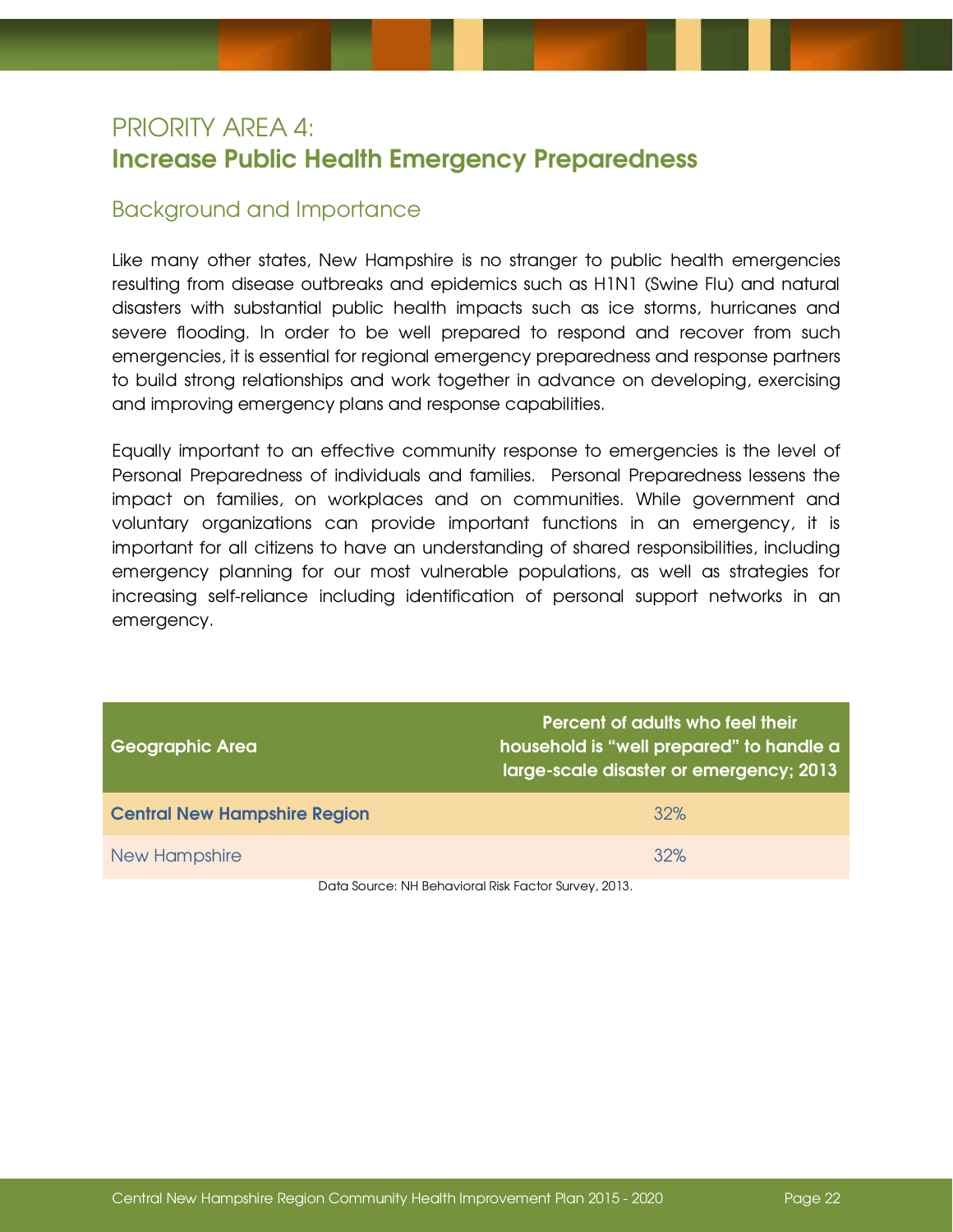# Regional Initiatives and Opportunities

Regional assets and opportunities for supporting this work include:

- The Central NH Health Partnership supports and convenes a Regional Coordinating Committee for public health emergency planning and response including town officials, health officers, emergency management directors, fire/rescue workers, police, schools/university and others to plan for public health emergencies to limit illness and death, preserve continuity of government/business, minimize social disruption and minimize economic loss.
- Strong and consistent participation from a wide-variety of sectors including First Responders, Schools, Safety, Behavioral Health, and Healthcare
- Plans to rapidly provide medicine and/or vaccines to the entire population through Points of Dispensing sites (PODs) are frequently tested and improved.
- The region has also worked hard to build regional emergency volunteer capacity through entities such as the Medical Reserve Corps.
- Regional exercises and improvement planning are conducted on a regular basis
- Frequent information dissemination and training opportunities on Personal Emergency Preparedness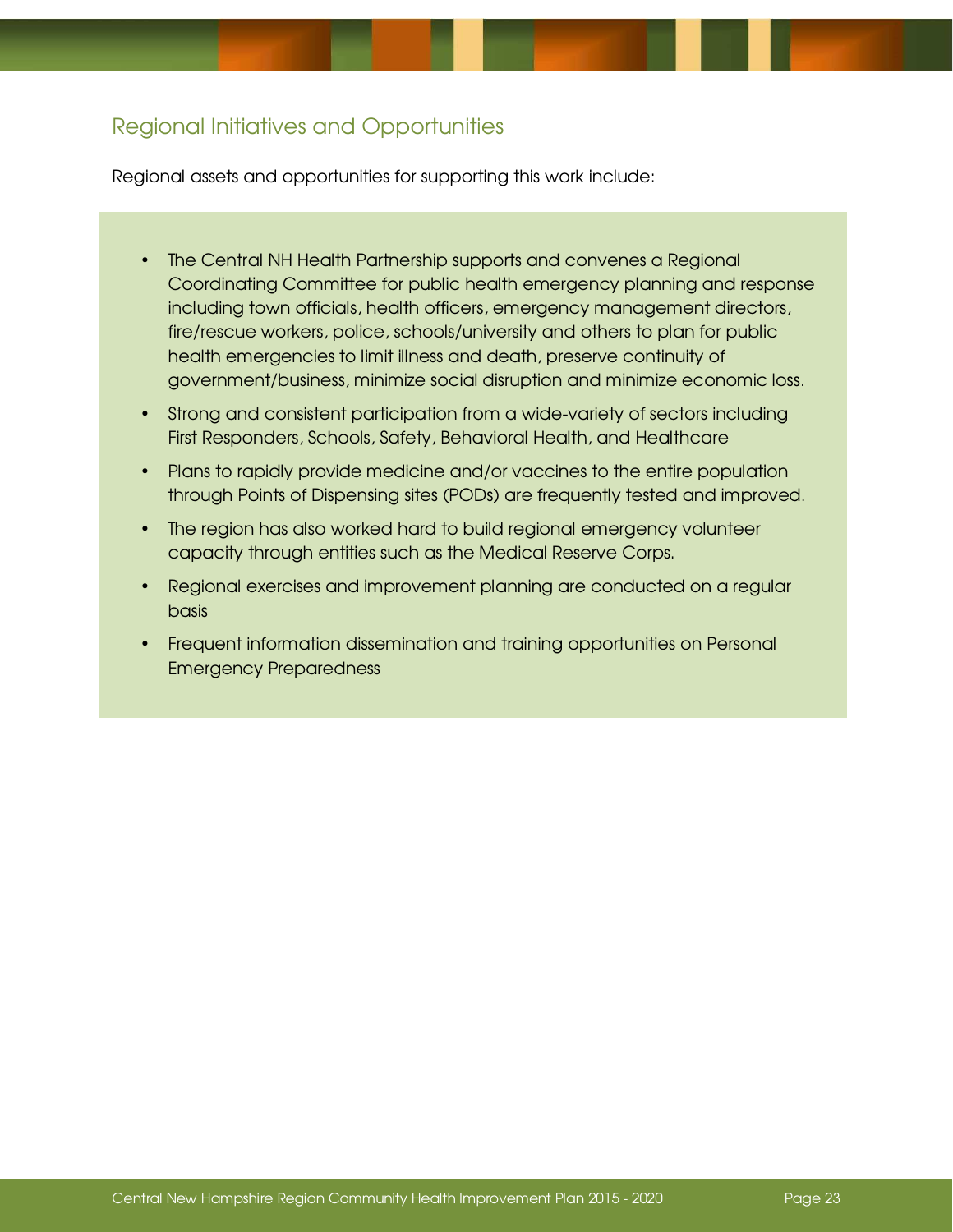# Goals, Objectives and Strategic Approach

| Goal 1      | Increase regional capacity to prepare for, respond to and recover<br>from Public Health Emergencies                                                           |
|-------------|---------------------------------------------------------------------------------------------------------------------------------------------------------------|
| Objective 1 | Increase the proportion of residents who self-report being "well<br>prepared" to handle a large-scale disaster or emergency to 40% by<br>2020 (baseline=32%). |
| Objective 2 | Improve Emergency Operations Coordination capabilities at the<br>regional level by strengthening Multi-Agency Coordination Entity<br>(MACE) capacity.         |
| Objective 3 | Improve Emergency Public Information and Warning capabilities.                                                                                                |

#### STRATEGIC APPROACH

**STRATEGY 1:** Increase personal and household preparedness through community information and education,

STRATEGY 2: Strengthen multi-agency coordination capabilities through increased partner engagement and staff recruitment, exercising new activation procedures, and continuing education on the role of the Multi-Agency Coordination Entity (MACE).

**STRATEGY 3:** Develop enhanced capability of the regional public health network to serve as a centralized resource for Emergency Public Information and Warning activities.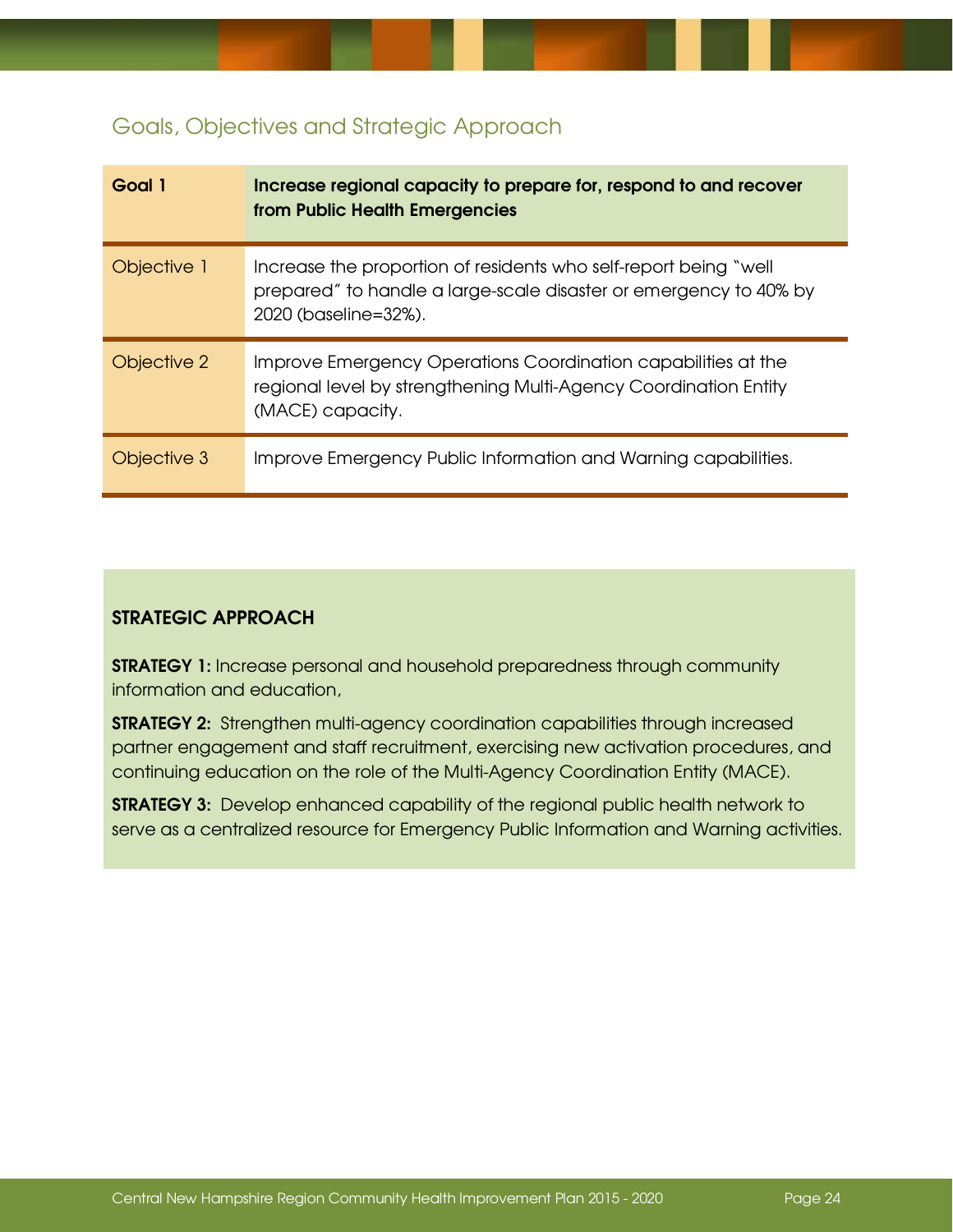# PRIORITY AREA 5: Improve Health through Support of Fragile Families & Reduction of Familial Stress

# Background and Importance

The relationship between income and health is well documented. The chart below displays the relationship between household income level and the proportion of adults in New Hampshire who report being in fair or poor health.



Data Source: NH Behavioral Risk Factor Survey, 2011-2012

The proportion of young children living in poverty is increasing more quickly than other age groups. Families with young children are also at higher risk of experiencing food insecurity and children living in low-income families are more likely to suffer from malnutrition and underdevelopment than the general population. Low-income is also a substantial risk-factor for many adverse childhood developmental outcomes that put children and their parents at increased vulnerability of compromised long-term health outcomes.<sup>6</sup>

With an aging population, an additional source of increasing stress on families are the caregiving responsibilities borne by middle-aged adults – the so called "sandwich generation". A recent study by the Pew Research Center found that about one-inseven middle-aged adults (15%) is providing financial support to both an aging parent

-

<sup>6</sup> ZERO TO THREE National Center for Infants, Toddlers and Families. Early Experiences Matter: A Guide to improved policies for Infants and Toddlers. (2009)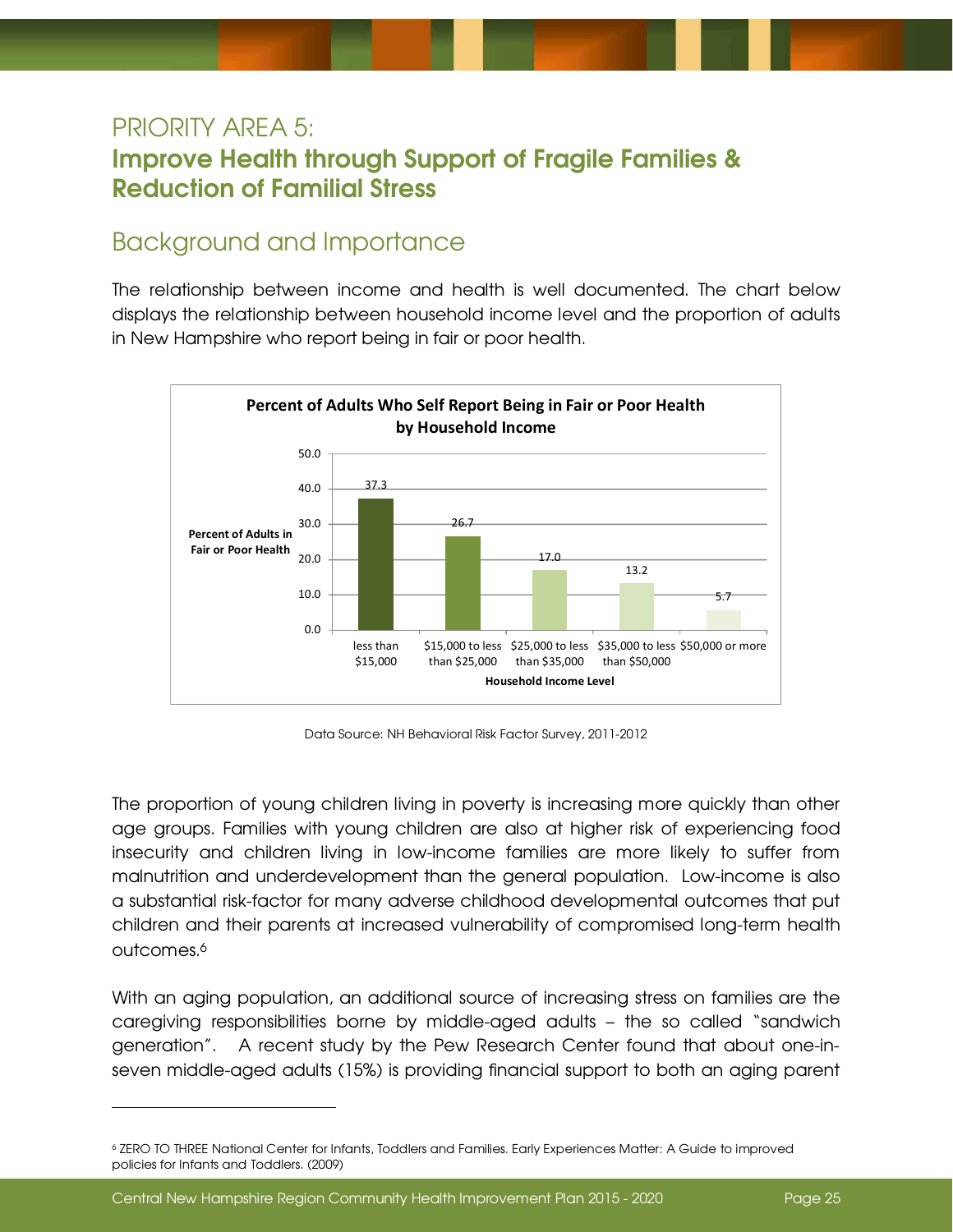and a child at the same time. In addition to providing care and financial support to their parents and their children, nearly four-in-ten (38%) middle-aged adults report that both their grown children and their parents rely on them for emotional support.<sup>7</sup>

#### Regional Initiatives and Opportunities

Regional assets and opportunities for supporting work in this area include:

- Mid-State Health Center, Speare Memorial Hospital, and Pemi-Baker Community Health are helping community members access health insurance and health care through the Health Insurance Marketplace
- Speare Memorial Hospital will be sponsoring an Elder Care Resource Fair to bring education and awareness of resources for families to assist their aging parents
- The Whole Village Family Resource Center works in partnership with other area agencies to strengthen families by: delivering family support services; being a primary resource for information and referral for area social services; and facilitating collaboration among service providers.
- CADY sponsors the Restorative Justice court diversion program for youth offenders with a focus on repairing harm to the victim. The process takes place with the understanding that community ownership of youth development is a cornerstone of a healthy community.

-

<sup>7</sup> Pew Research Center, The Sandwich Generation: Rising Financial Burdens for Middle-Aged Americans, (2013)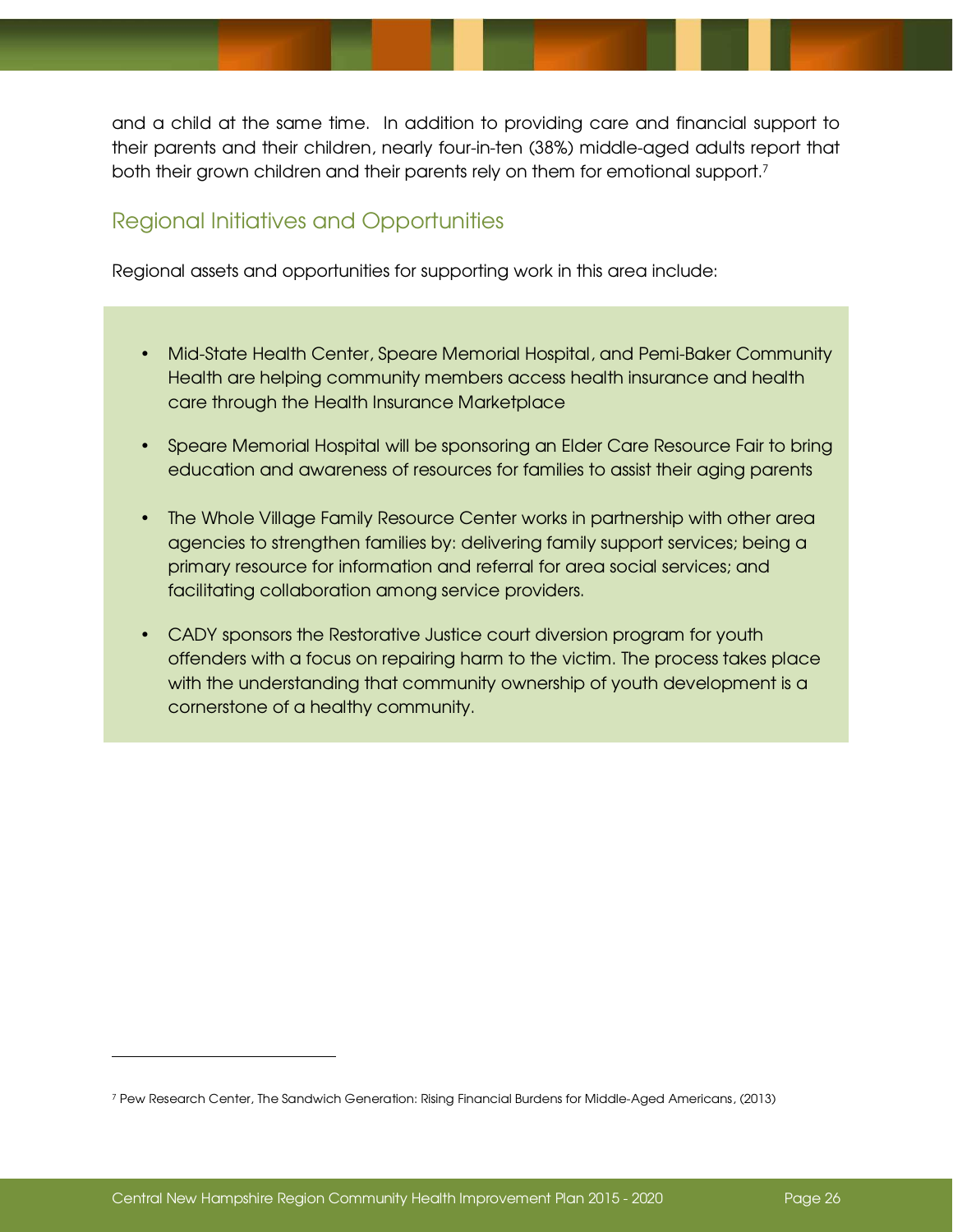# Goals, Objectives and Strategic Approach

| Goal 1             | Improve community health by addressing contributing factors to multi-<br>generational family stress.                           |
|--------------------|--------------------------------------------------------------------------------------------------------------------------------|
| Objective 1        | Increase community understanding of the relationship between                                                                   |
| (developmental)    | poverty and health.                                                                                                            |
| <b>Objective 2</b> | Increase the proportion of Central New Hampshire residents who have<br>health insurance to 92% by 2020 (baseline $= 87.5\%$ ). |
| <b>Objective 3</b> | Increase education and community supports available to low income                                                              |
| (developmental)    | families for assistance with parenting and family strengthening.                                                               |
| <b>Objective 4</b> | Increase awareness and resources available to families for assistance                                                          |
| (developmental)    | with aging parents.                                                                                                            |

#### STRATEGIC APPROACH

**STRATEGY 1:** Disseminate data and other information to the general public to increase community understanding of the relationship between poverty and health

**STRATEGY 2:** Provide health insurance enrollment assistance in a variety of community settings.

**STRATEGY 3:** Help all children learn & develop optimally by implementing strategies to strengthen families including linking children to a medical home.

**STRATEGY 4:** Sponsor education and outreach activities to bring education and awareness of resources for families to assist their aging parents.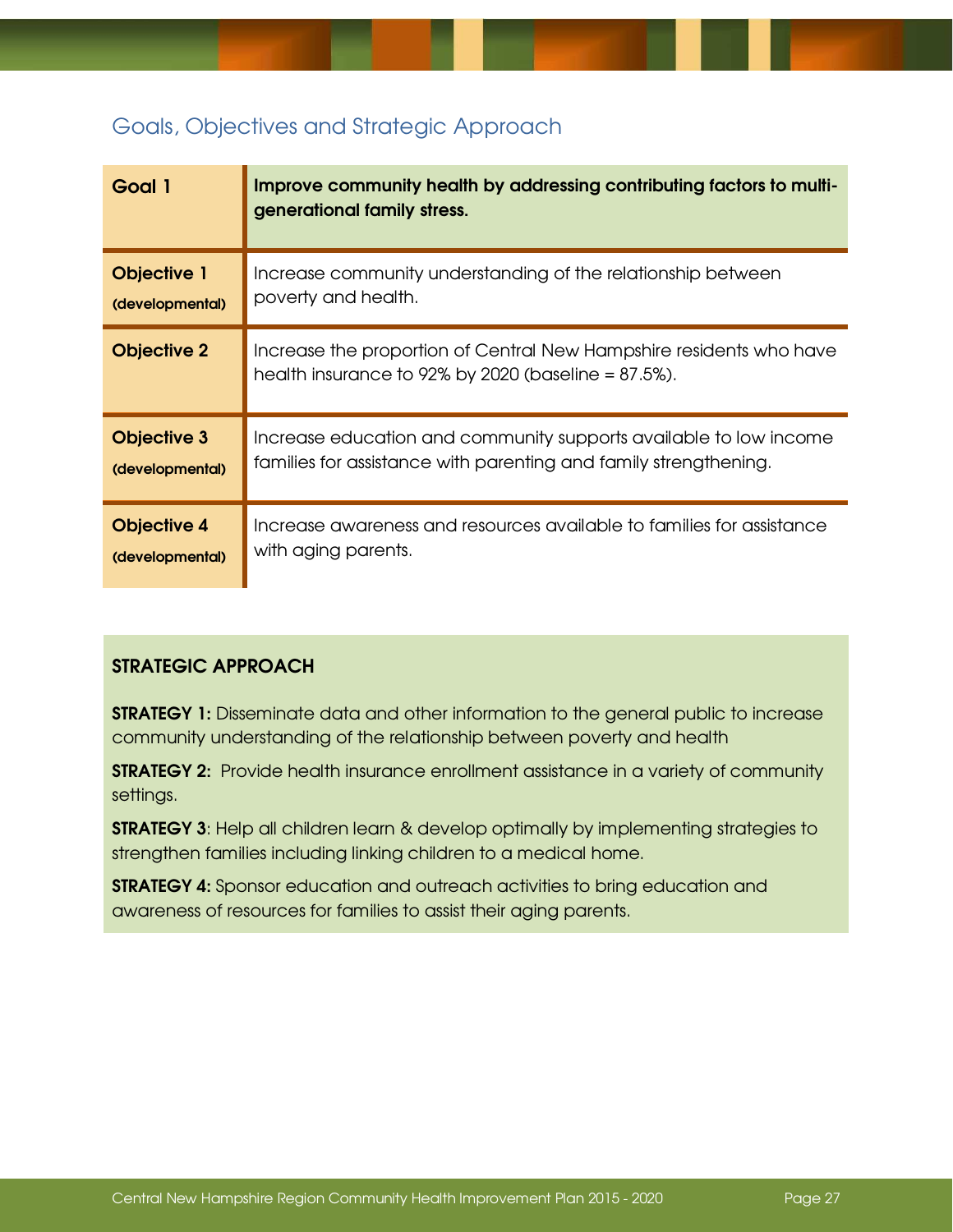# **Summary**

It is not possible for a single organization or individual to achieve the large scale impact necessary to improve the overall health of the Central New Hampshire Region as outlined by this Community Health Improvement Plan. The success of this endeavor hinges on the ability of the community to embrace a shared vision and common agenda and to leverage our existing resources and expertise to ensure a collective impact approach to community health improvement.

Collective Impact occurs when organizations from different sectors agree to solve specific health and social problems using a common agenda, aligning their efforts, and using common measures of success.

| The Five Conditions of Collective Impact <sup>8</sup>      |                                                                                                                                                                                                                                          |  |
|------------------------------------------------------------|------------------------------------------------------------------------------------------------------------------------------------------------------------------------------------------------------------------------------------------|--|
| <b>Common Agenda</b>                                       | All participants have a shared vision for change including a<br>common understanding of the problem and a joint approach<br>to solving it through agreed upon actions.                                                                   |  |
| <b>Shared</b><br><b>Measurement</b>                        | Collecting data and measuring results consistently across all<br>participants ensures efforts remain aligned and participants<br>hold each other accountable.                                                                            |  |
| <b>Mutually</b><br><b>Reinforcing</b><br><b>Activities</b> | Participant activities must be differentiated while still being<br>coordinated through a mutually reinforcing plan of action.                                                                                                            |  |
| Continuous<br>Communication                                | Consistent and open communication is needed across the<br>many players to build trust, assure mutual objectives, and<br>create common motivation.                                                                                        |  |
| <b>Backbone Support</b>                                    | Creating and managing collective impact requires a separate<br>organization(s) with staff and a specific set of skills to serve as<br>the backbone for the entire initiative and coordinate<br>participating organizations and agencies. |  |

The process to date for developing the Central NH Public Health Region Community Health Improvement plan has encompassed the five components of the collective model to ensure an inclusive and effective plan. This process has engaged a wide array of stakeholders including the community at large to: determine priority areas of

-

Central New Hampshire Region Community Health Improvement Plan 2015 - 2020 Page 28

<sup>8</sup> Kania, J., Kramer, M., Collective Impact. 2011: Stanford Social Innovation Review.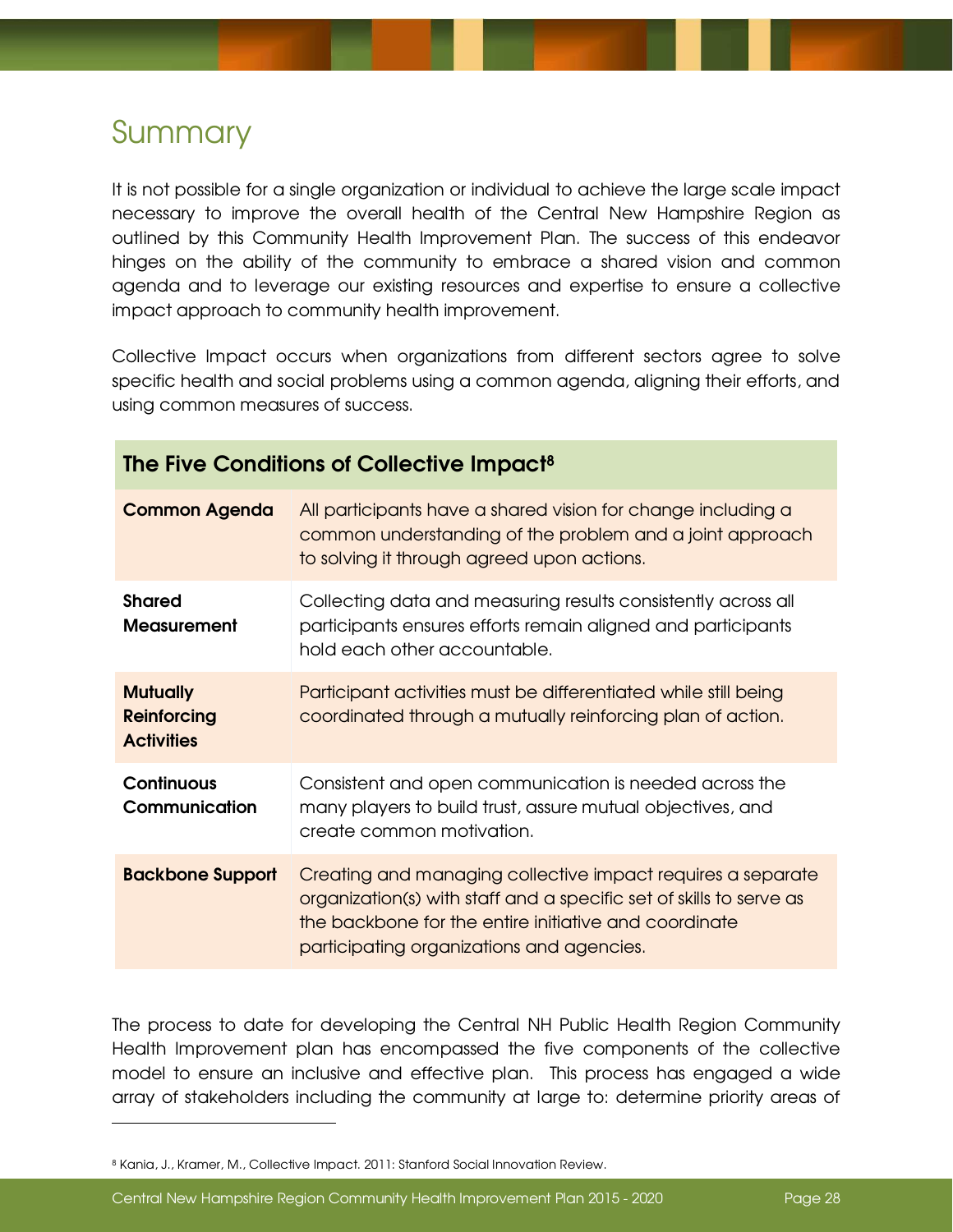

The Central New Hampshire Public Health Advisory Council challenges YOU to find a way to utilize your strengths – both personally and organizationally – to support the implementation of this Community Health Improvement Plan. We must all share in the responsibility of caring for our community's health and well-being. The future growth and vitality of the Central New Hampshire Region depends on it.